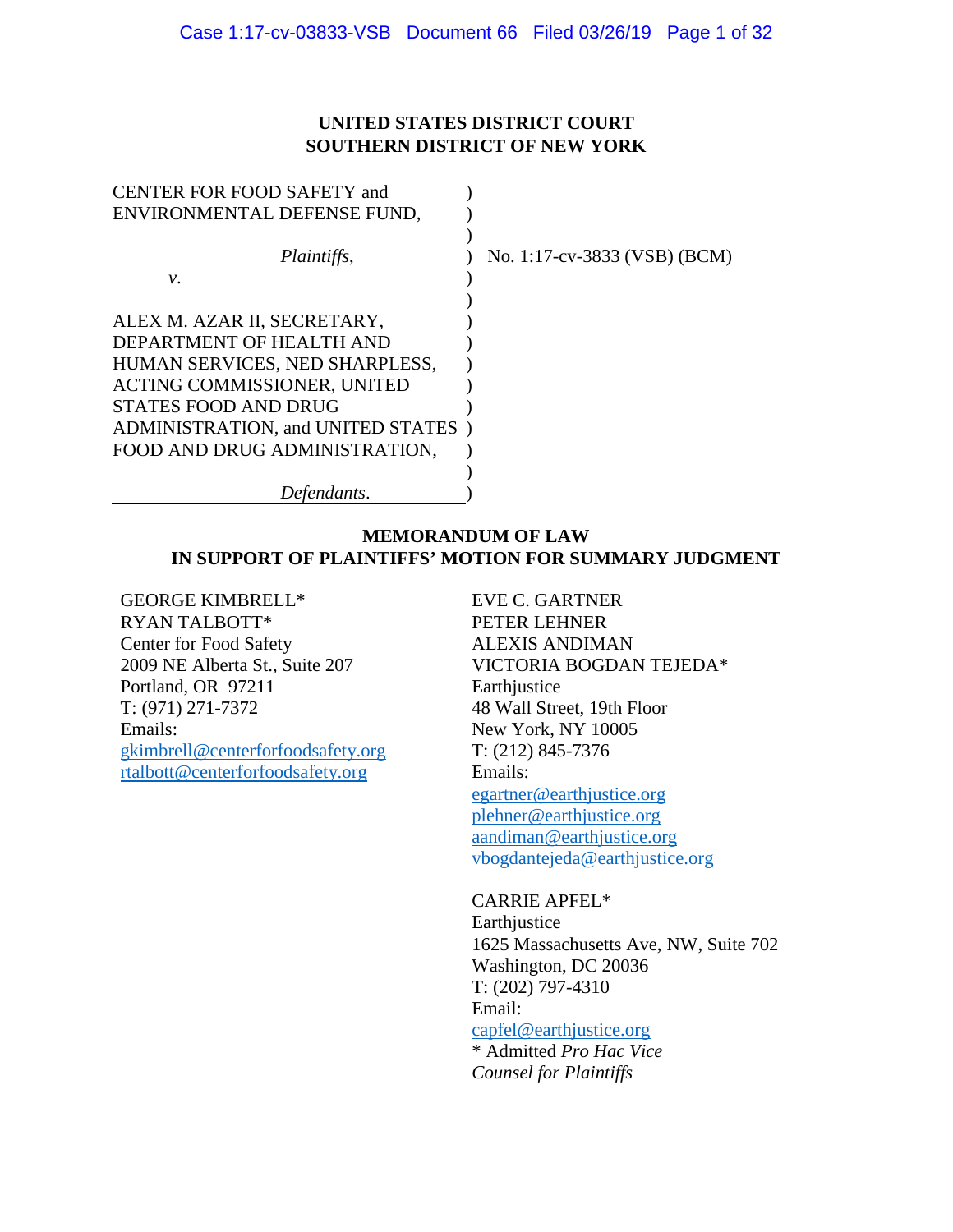# **TABLE OF CONTENTS**

| I.   |                 | The GRAS Rule Unlawfully Subdelegates FDA's Statutory Authority to<br>Manufacturers in Violation of the U.S. Constitution, the APA, and the |  |  |
|------|-----------------|---------------------------------------------------------------------------------------------------------------------------------------------|--|--|
|      | A.              | FDA's Subdelegation to Manufacturers of Its Food Safety Responsibility<br>Is Not Expressly Authorized and Is Therefore Impermissible 9      |  |  |
|      | <b>B.</b>       | FDA's Subdelegation of Statutory Authority to Self-Interested<br>Manufacturers Violates Fundamental Constitutional Principles and the       |  |  |
|      | $\mathcal{C}$ . | The GRAS Rule's Subdelegation Is Not an Attempt by FDA to Seek                                                                              |  |  |
| II.  |                 | The GRAS Rule Conflicts with Statutory Mandates, Exceeds FDA's<br>Statutory Authority, and Constitutes Arbitrary and Capricious Agency      |  |  |
|      | A.              | The GRAS Rule Conflicts with the FFDCA's Plain Text and Intent and                                                                          |  |  |
|      | <b>B.</b>       | The GRAS Rule Reflects an Impermissible, Arbitrary and Capricious                                                                           |  |  |
| III. |                 | The GRAS Rule's Criteria for Determining GRAS Status Are Inconsistent                                                                       |  |  |
|      |                 |                                                                                                                                             |  |  |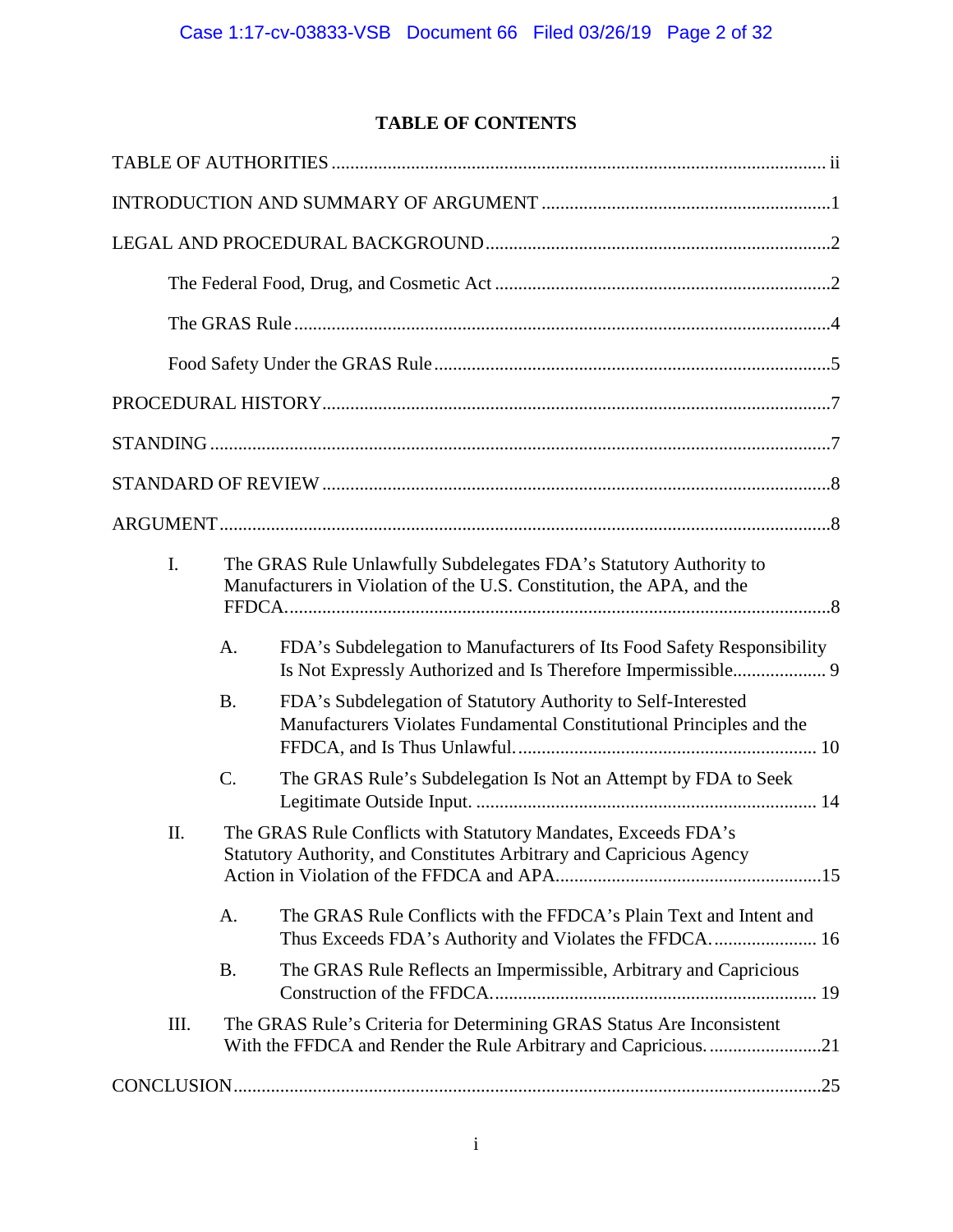# **TABLE OF AUTHORITIES**

# **Page(s)**

# **Cases:**

| Anglers Conservation Network v. Pritzker,                    |  |
|--------------------------------------------------------------|--|
| Bennett v. Spear,                                            |  |
| Bowen v. Mich. Acad. of Family Physicians,                   |  |
| Chevron U.S.A., Inc. v. Nat. Res. Def. Council,              |  |
| Connecticut v. Am. Elec. Power Co., Inc.,                    |  |
| Cooling Water Intake Structure Coal. v. EPA,                 |  |
| Ctr. for Food Safety v. Burwell,                             |  |
| Defs. of Wildlife v. Gutierrez,                              |  |
| Envtl. Def. Ctr., Inc. v. EPA,                               |  |
| Fund for Animals v. Kempthorne,                              |  |
| Katz v. Cellco P'ship,                                       |  |
| Lawrence & Mem'l Hosp. v. Burwell,                           |  |
| Motor Vehicle Mfrs. Ass'n v. State Farm Mut. Auto. Ins. Co., |  |
| Nat'l Ass'n of Regulatory Util. Comm'rs v. FCC,              |  |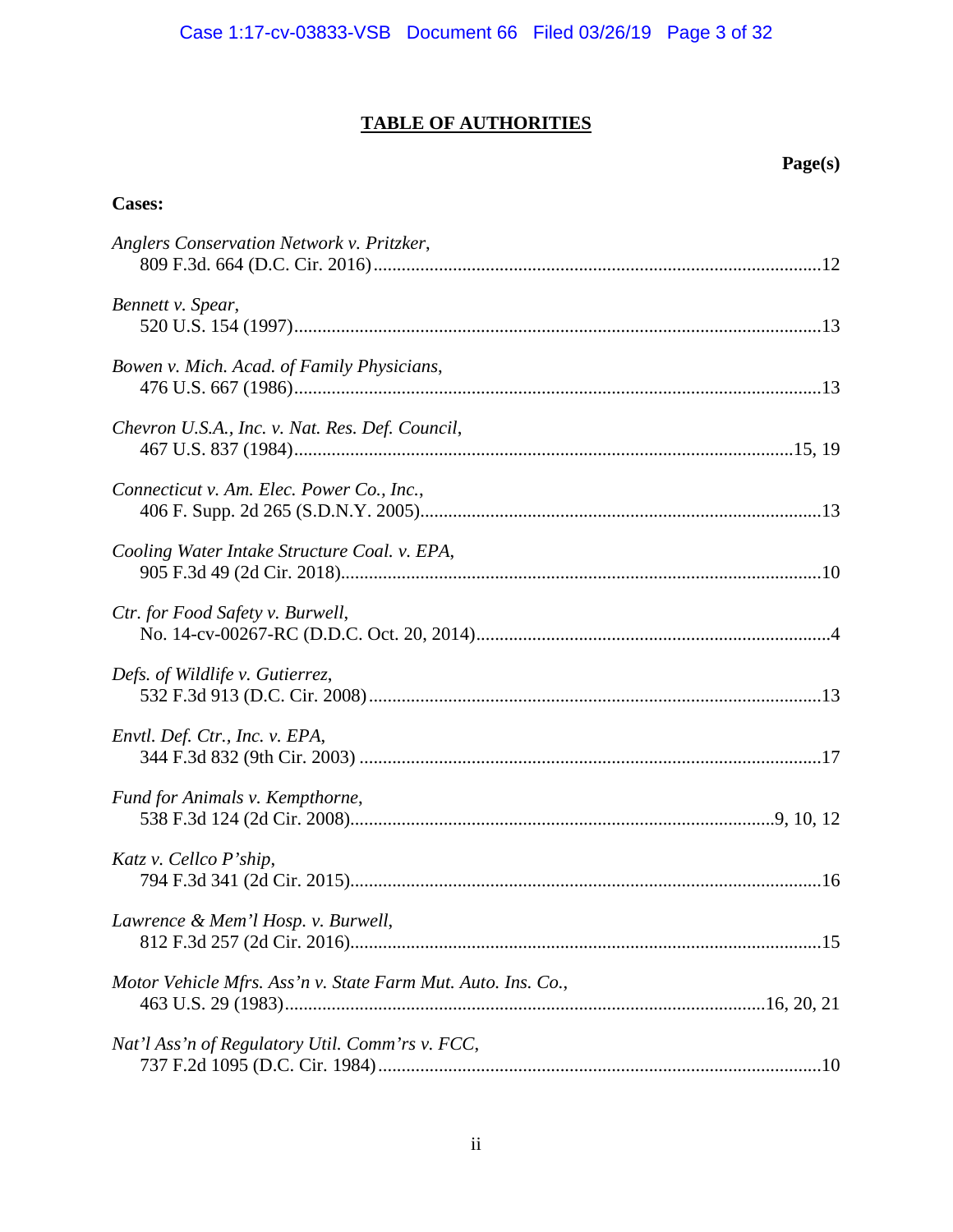# Case 1:17-cv-03833-VSB Document 66 Filed 03/26/19 Page 4 of 32

| Nat'l Park & Conservation Ass'n v. Stanton, |  |
|---------------------------------------------|--|
| Nat. Res. Def. Council v. EPA,              |  |
| New York v. EPA,                            |  |
| New York v. U.S. Dep't of Commerce,         |  |
| Premo Pharm. Labs., Inc. v. U.S.,           |  |
| Schwebel v. Crandall,                       |  |
| Se. Minerals, Inc. v. Harris,               |  |
| Sierra Club v. Sigler,                      |  |
| U.S. Telecom Ass'n v. FCC,                  |  |
| Waterkeeper All., Inc. v. EPA,              |  |
| <b>Statutes:</b>                            |  |
| Administrative Procedure Act,               |  |
|                                             |  |
| Federal Food, Drug, and Cosmetic Act,       |  |
|                                             |  |
|                                             |  |
|                                             |  |
|                                             |  |
|                                             |  |
|                                             |  |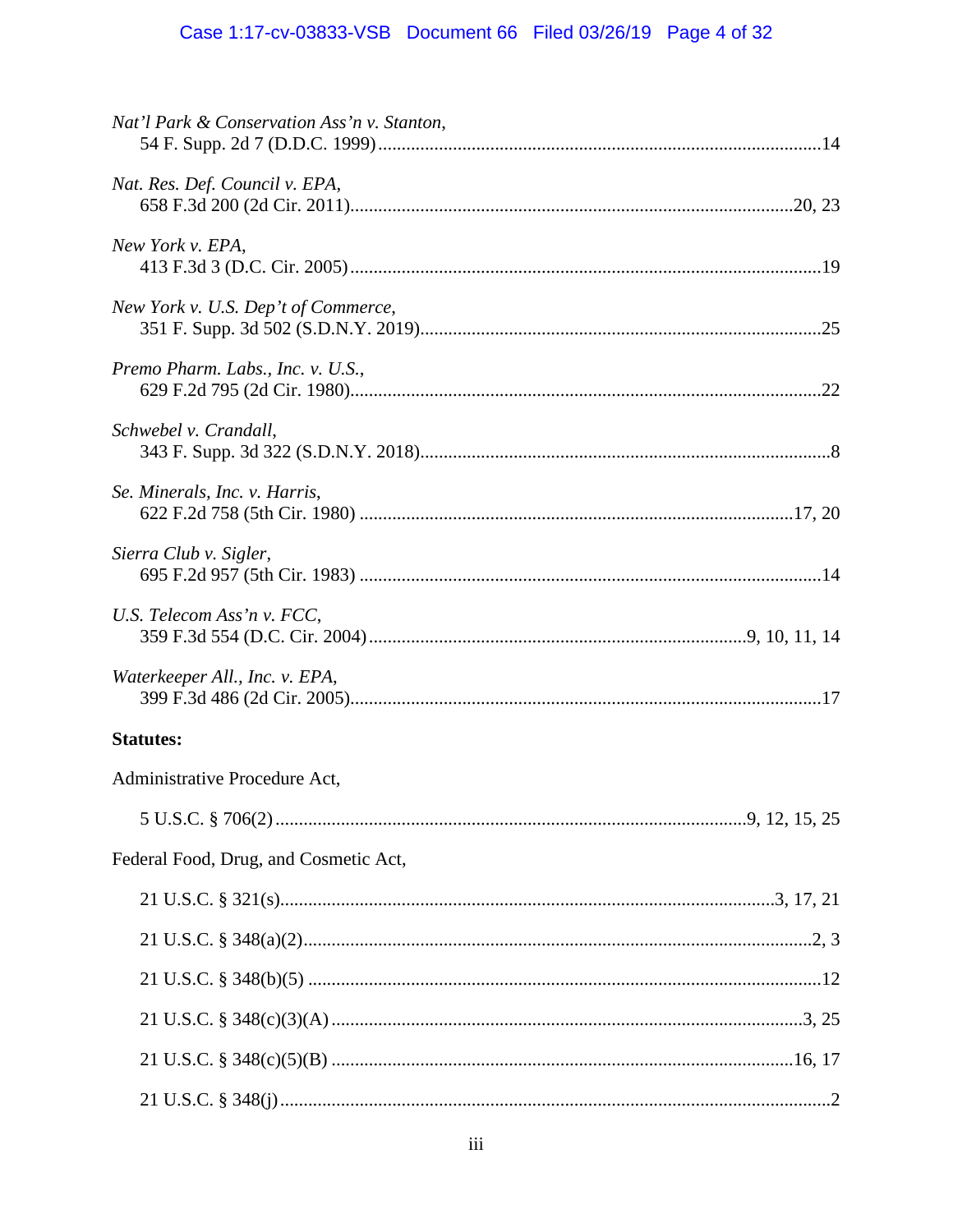# Case 1:17-cv-03833-VSB Document 66 Filed 03/26/19 Page 5 of 32

| <b>Regulations:</b>                                                                 |
|-------------------------------------------------------------------------------------|
|                                                                                     |
|                                                                                     |
| <b>Federal Register:</b>                                                            |
| Best Practices for Convening a Generally Recognized As Safe Panel: Draft            |
| Food Additive Regulations; Synthetic Flavoring Agents and Adjuvants, 83 Fed.        |
| Substances Generally Recognized as Safe, 81 Fed. Reg. 54,960 (Aug. 17, 2016) passim |
| <b>Legislative History:</b>                                                         |
|                                                                                     |
|                                                                                     |
|                                                                                     |
| <b>Other Authorities:</b>                                                           |

FDA, *Guidance for Industry Relating to Assessing the Effects of Emerging Technologies on the Safety and Regulatory Status of Food Substances* (2014).....................[.24](#page-28-0)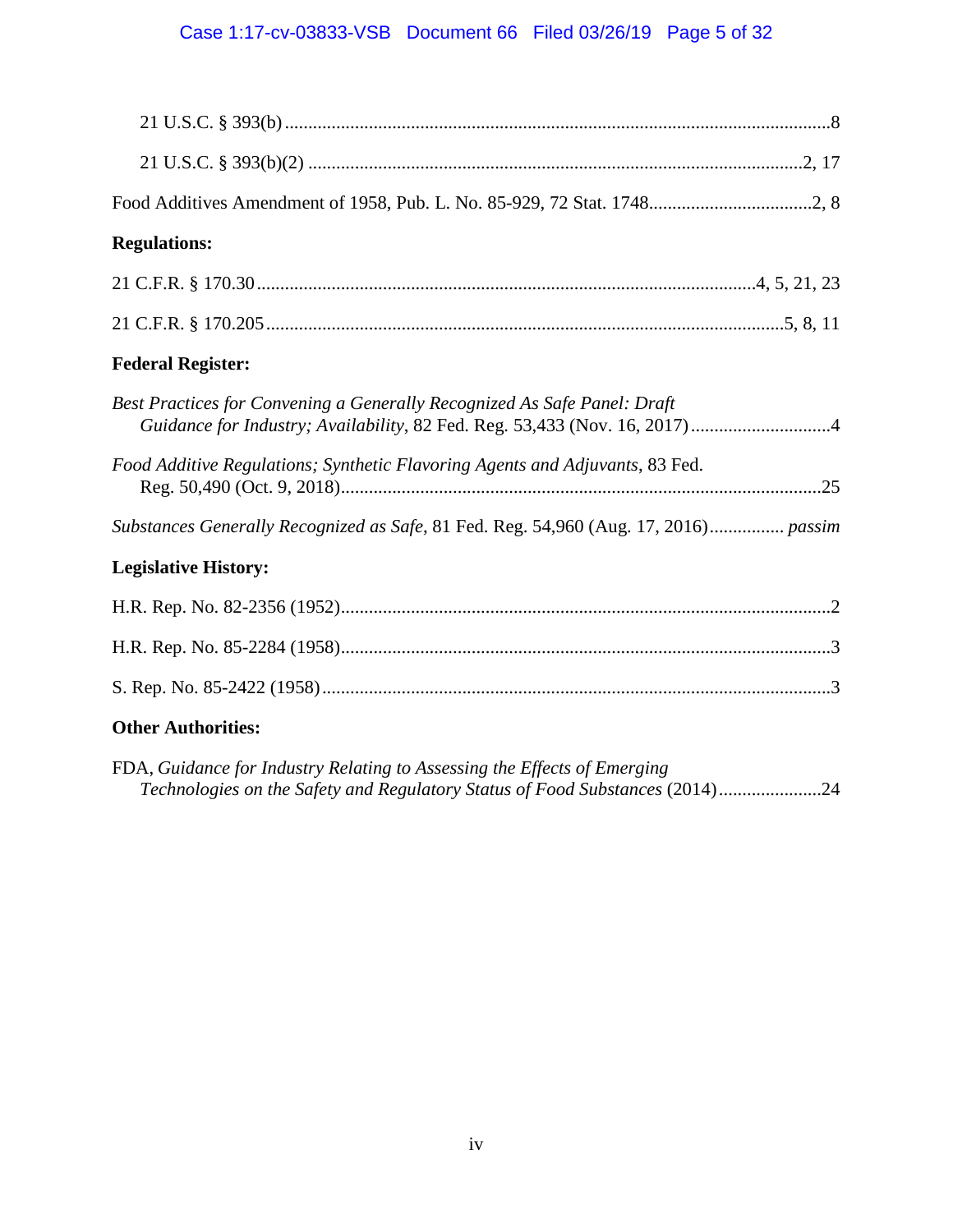### **INTRODUCTION AND SUMMARY OF ARGUMENT**

<span id="page-5-0"></span>This case is about the safety of our food. More specifically, it asks whether the U.S. Food and Drug Administration ("FDA" or the "Agency") may allow companies to determine—in secret—that a substance they have manufactured for use in food is "generally recognized as safe" ("GRAS") within the meaning of the Federal Food, Drug and Cosmetic Act ("FFDCA") and, thus, exempt from the pre-market approval process for food additives required by the statute.

Plaintiffs Center for Food Safety and Environmental Defense Fund challenge *Substances Generally Recognized as Safe*, 81 Fed. Reg. 54,960 (Aug. 17, 2016) (codified at 21 C.F.R. pts. 20, 25, 170, 184, 186 & 570) ("GRAS Rule"), a final rule adopted by FDA, because it violates the U.S. Constitution, the FFDCA, and the Administrative Procedure Act ("APA"). By subdelegating to self-interested manufacturers the authority to decide the safety of substances added to our food without agency oversight, public participation, judicial review, or sufficient protections to ensure food safety, FDA created a regulatory scheme that eviscerates its ability to fulfill its statutory obligations in three ways.

*First*, in the GRAS Rule, FDA unlawfully subdelegates to private parties its core statutory duty to keep food safe—despite the lack of express statutory authorization to do so. This subdelegation eliminates FDA oversight, public accountability, and judicial review—all constitutional necessities. The result is a complete erosion of the FFDCA's structure and purpose with respect to food additives. *Second*, by allowing self-interested private parties to make GRAS determinations in secret, the GRAS Rule keeps FDA in the dark about many of the substances used in foods, preventing the Agency from carrying out its statutory duty to ensure the safety of food both before substances enter our food supply and after food safety problems occur. *Third*, despite clear evidence documenting serious safety concerns about GRAS certifications made by

1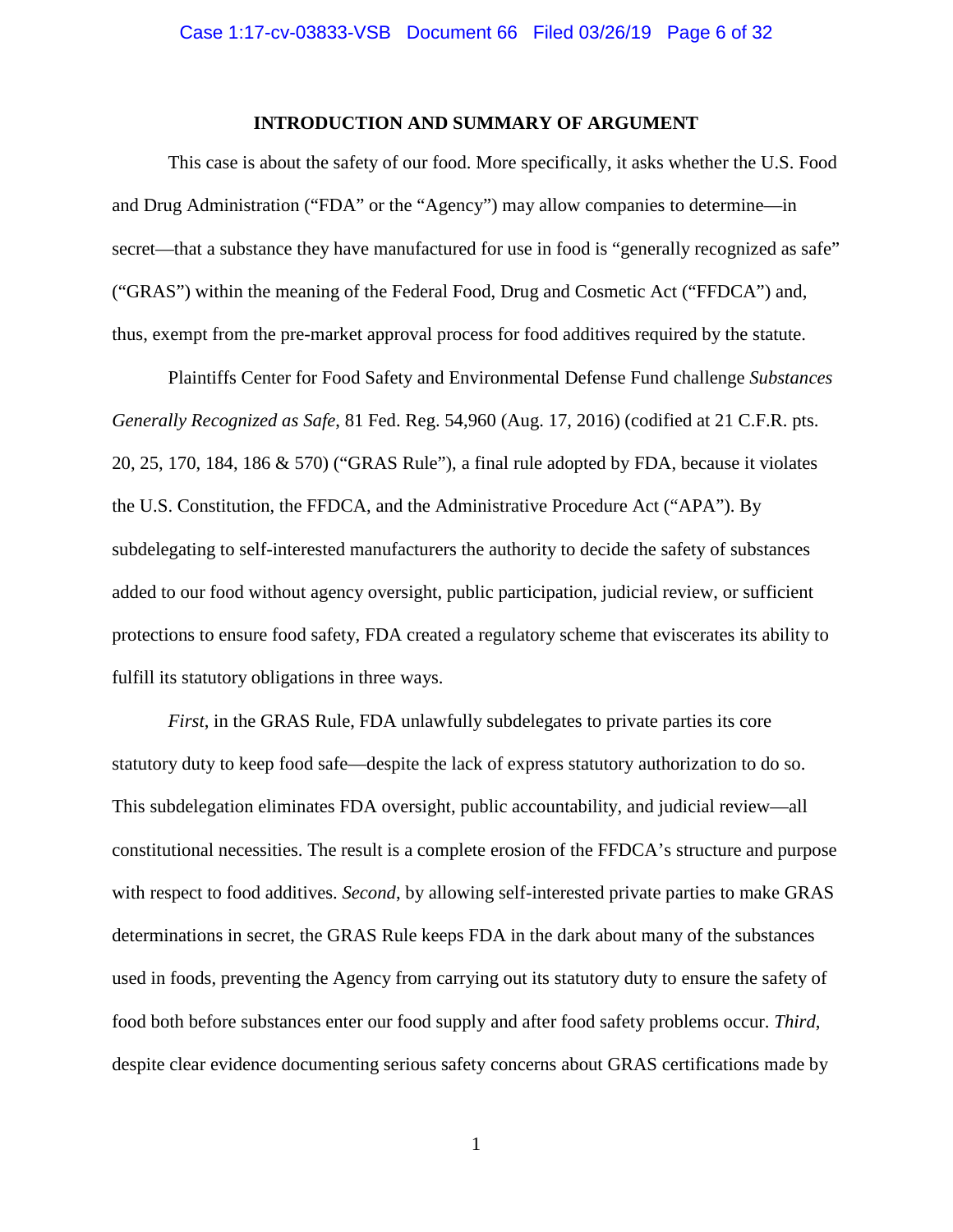#### Case 1:17-cv-03833-VSB Document 66 Filed 03/26/19 Page 7 of 32

private entities, the GRAS Rule unreasonably fails to include even minimal criteria to ensure that manufacturers' GRAS determinations are sound.

In sum, the GRAS Rule offends core precepts of democratic accountability for agency actions, contradicts the language and goals of the FFDCA, impedes FDA from doing its job, and permits self-interested private parties to be the guardians of our food safety. This Court should vacate the rule and require FDA to promulgate a rule implementing the FFDCA faithfully and in compliance with constitutional principles and statutory mandates.

#### **LEGAL AND PROCEDURAL BACKGROUND**

#### <span id="page-6-1"></span><span id="page-6-0"></span>**The Federal Food, Drug, and Cosmetic Act**

 $\overline{a}$ 

<span id="page-6-3"></span>The FFDCA directs FDA to "protect the public health by ensuring that . . . foods are safe." *Federal Food, Drug, and Cosmetic Act*, 21 U.S.C. § 393(b)(2). Twenty years after adopting the FFDCA, Congress expanded upon this requirement by "prohibit[ing] the use in food of additives which have not been adequately tested to establish their safety." Food Additives Amendment of 1958, Pub. L. No. 85-929, 72 Stat. 1784, 1784. The Amendment was motivated by Congress's concern with the growing use of chemicals in food production, and health risks posed by such uses. H.R. Rep. No. 82-2356 (1952), at 27. As amended, the statute commands that any additive "shall . . . be deemed to be *unsafe*" unless used "in conformity with[] a regulation . . . prescribing the conditions under which such additive may be safely used." 21 U.S.C. § 348(a)(2) (emphasis added).<sup>[1](#page-6-5)</sup>

<span id="page-6-4"></span>The revised FFDCA establishes a comprehensive process for the premarket review of proposed food additives. FDA must evaluate the safety of the proposed additive by considering, *inter alia*: (1) "the probable consumption of the additive and of any substance formed in or on

<span id="page-6-5"></span><span id="page-6-2"></span> $<sup>1</sup>$  The FFDCA includes a limited exception for the investigational use of unapproved additives,</sup> *see* 21 U.S.C. § 348(j), not at issue here.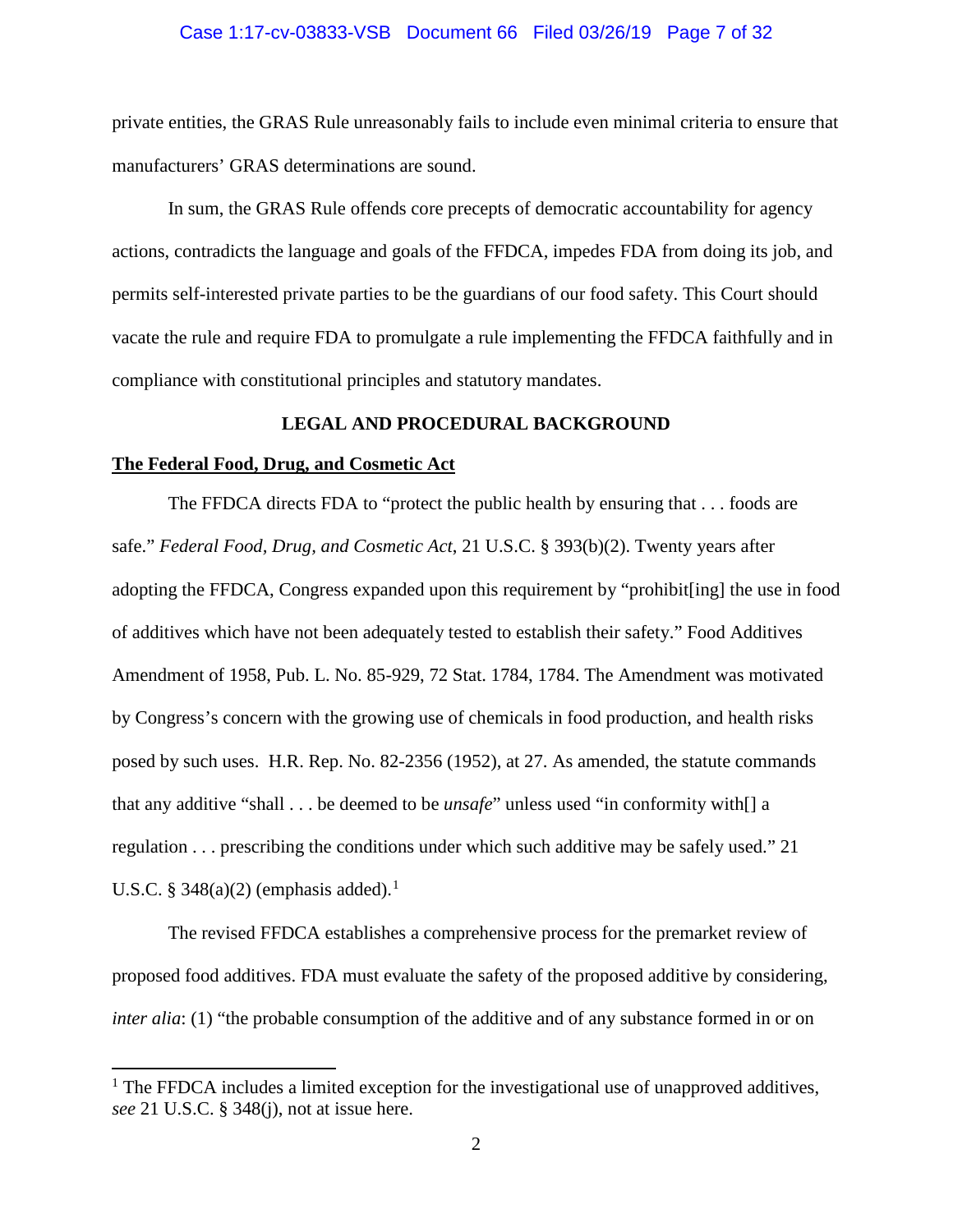#### Case 1:17-cv-03833-VSB Document 66 Filed 03/26/19 Page 8 of 32

food because of the use of the additive" and (2) "the cumulative effect of such additive in the diet of man or animals, taking into account any chemically or pharmacologically related substance or substances in such diet." *Id.* §§ 348(c)(5)(A), (B). In addition, the statute directs FDA to publish notice of a food additive petition and invites thorough participation in the process, authorizing members of the public to file objections to and request hearings on FDA's decisions on such petitions. *See id.* §§ 348(b)(5), (e), (f)(1). Pursuant to that process, FDA may not authorize use of a food additive "if a fair evaluation of the data before [the Agency] . . . fails to establish that the proposed use of the food additive, under the conditions of use to be specified in the regulation, will be safe." *Id.* § 348(c)(3)(A).<sup>[2](#page-7-3)</sup> The Agency's final decision to enact (or decline to enact) a food additive regulation is subject to judicial review. *See id*. § 348(g).

<span id="page-7-0"></span>The FFDCA's definition of "food additive" includes an important exception. "Food additive" is defined as "any substance the intended use of which results or may reasonably be expected to result, directly or indirectly, in its becoming a component or otherwise affecting the characteristics of any food." *Id*. § 321(s) (internal quotation marks omitted). The term "food additive" is defined to exclude substances that are:

> <span id="page-7-1"></span>generally recognized, among experts qualified by scientific training and experience to evaluate its safety, as having been adequately shown through scientific procedures (or, in the case of a substance used in food prior to January 1, 1958, through either scientific procedures or experience based on common use in food) to be safe under the conditions of its intended use.

*Id.* Because GRAS substances must be safe *by definition*, Congress did not require these substances to undergo the FFDCA's rigorous process for premarket review for food additives.

l

<span id="page-7-3"></span><span id="page-7-2"></span><sup>&</sup>lt;sup>2</sup> Under the FFDCA's mandate, Congress intended to "require[] proof of a reasonable certainty that no harm will result from [the] use" of a proposed food additive. H.R. Rep. No. 85-2284, at 4 (1958); S. Rep. No. 85-2422, at 6 (1958), *as reprinted in* 1958 U.S.C.C.A.N. 5300, 5305.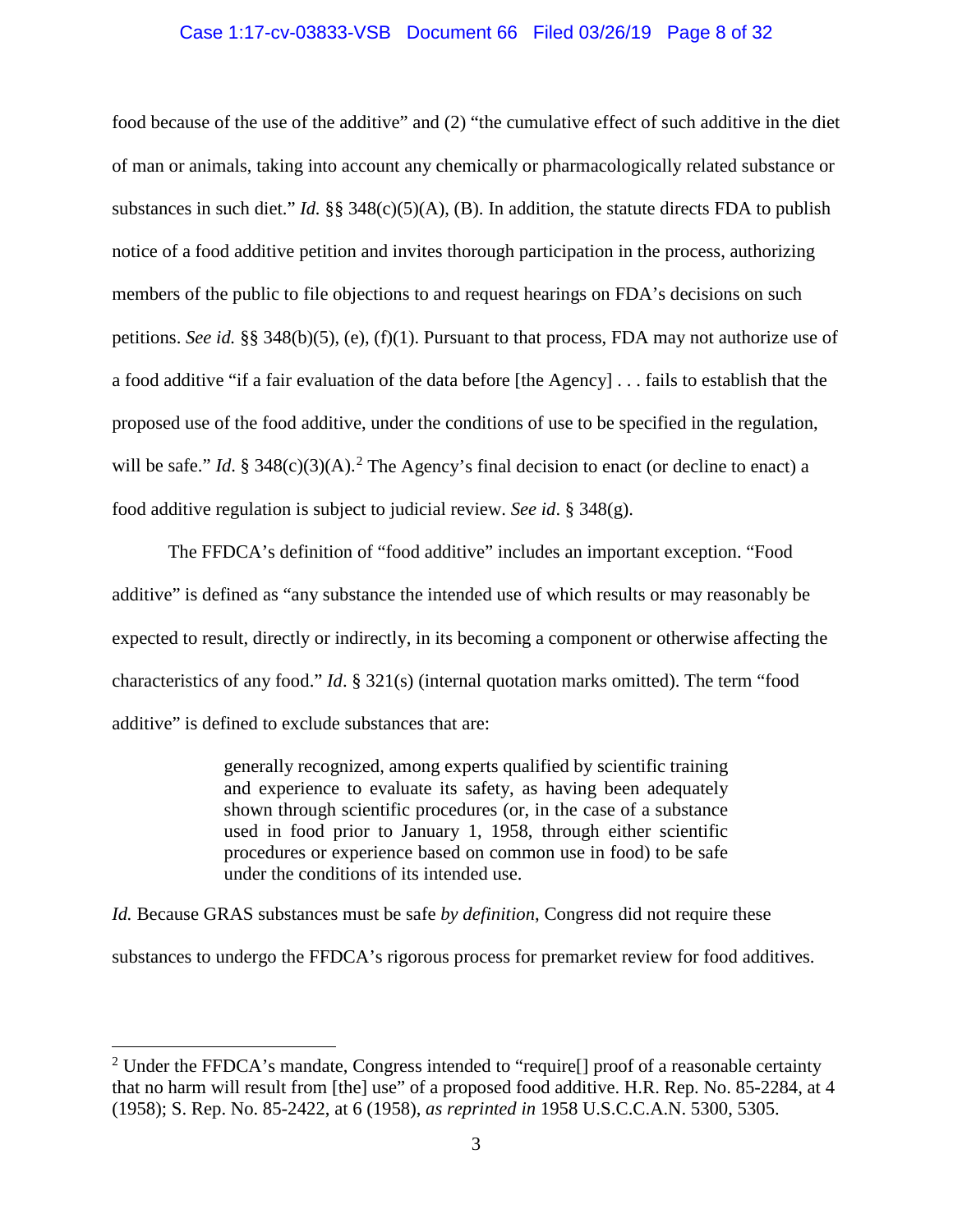#### <span id="page-8-0"></span>**The GRAS Rule**

 $\overline{a}$ 

<span id="page-8-4"></span>The GRAS Rule purports to establish processes for implementing the GRAS exception to the premarket food additive review process. It sets forth criteria for whether a planned use of a chemical substance is "generally recognized as safe" and it describes in detail the optional process manufacturers *could* use to notify FDA about their GRAS determinations. [3](#page-8-5) 81 Fed. Reg. 54,960. Although FDA did not issue the final GRAS Rule until August 2016, the policies and processes set forth in the final GRAS Rule have actually been in operation for more than twenty years: FDA first proposed the GRAS Rule in 1997, and instructed food and chemical manufacturers to begin complying with its provisions at that time despite its not yet being final. *See* 81 Fed. Reg. at 54,967-68. FDA then delayed nearly two decades before litigation led to issuance of the final GRAS Rule. *See Ctr. for Food Safety v. Burwell*, No. 14-cv-00267-RC (D.D.C. Oct. 20, 2014), ECF No. 15 (consent decree establishing final rule deadline).

<span id="page-8-2"></span><span id="page-8-1"></span>Central to the GRAS Rule are the criteria for "eligibility for classification as [GRAS]." 21 C.F.R. § 170.30. The Rule provides that GRAS status may be based only on "the views of experts qualified by scientific training and experience" to evaluate the safety of food additives. *See id.* § 170.30(a). However, the Rule does not limit or prescribe who can serve as an "expert" responsible for GRAS determinations, and does not provide a process for verifying expertise.<sup>[4](#page-8-6)</sup> These "experts" must base the "general recognition of safety" determination on "the application of generally available and accepted scientific data, information, or methods, which *ordinarily* are

<span id="page-8-5"></span><sup>&</sup>lt;sup>3</sup> Under the FFDCA, it is a substance under conditions of its intended use, rather than the substance generally, that is eligible for the GRAS exemption. However, for ease of reference, we refer to GRAS substances throughout this brief.

<span id="page-8-6"></span><span id="page-8-3"></span><sup>&</sup>lt;sup>4</sup> FDA proposed, but never finalized, non-binding voluntary guidance regarding conflicts of interest. *Best Practices for Convening a Generally Recognized As Safe Panel: Draft Guidance for Industry; Availability*, 82 Fed. Reg. 53,433 (Nov. 16, 2017) (codified at 21 C.F.R. pts. 170 & 570). This non-binding draft does not cure conflicts of interest infecting GRAS determinations.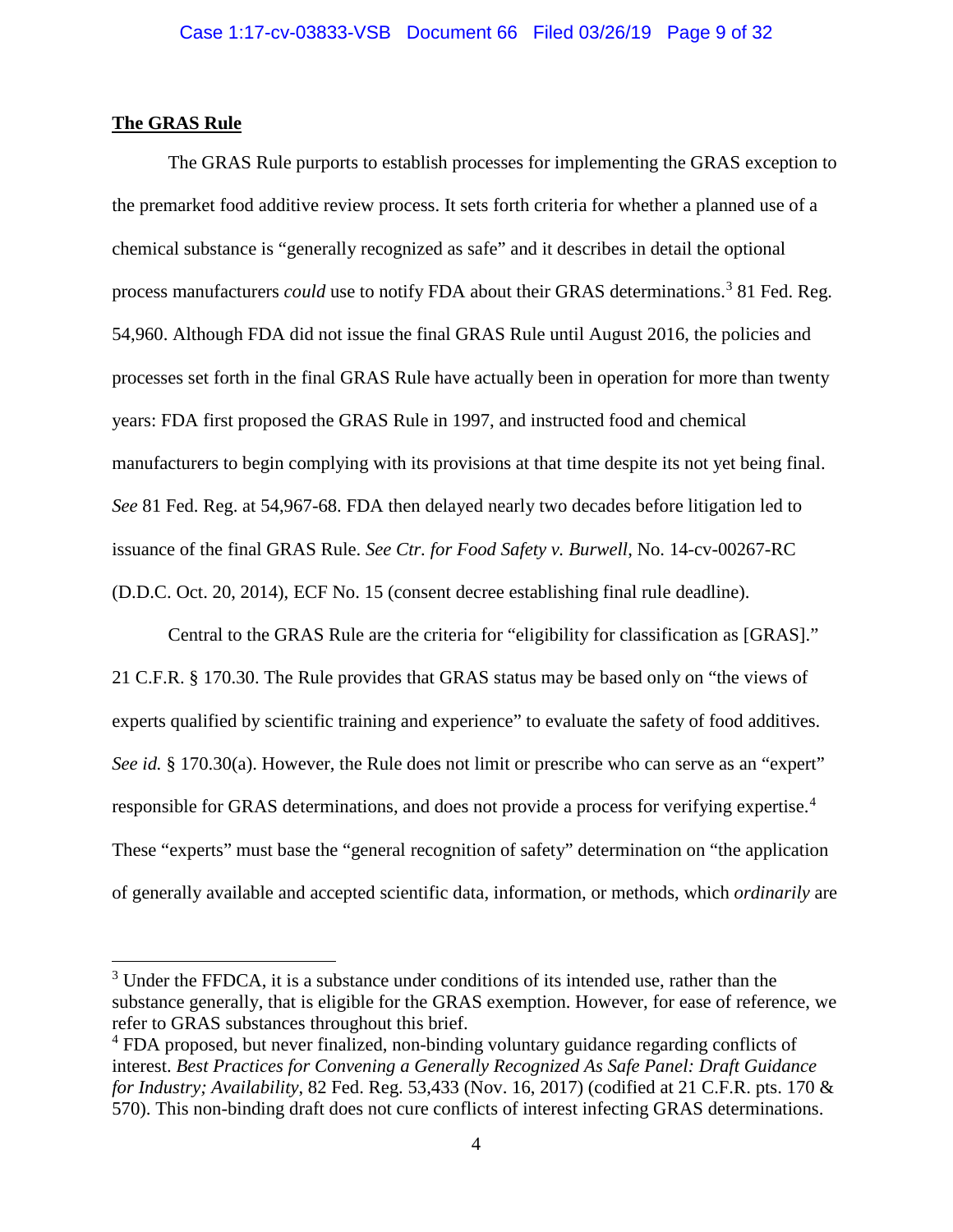#### <span id="page-9-1"></span>Case 1:17-cv-03833-VSB Document 66 Filed 03/26/19 Page 10 of 32

published, as well as the application of scientific principles, and may be corroborated by the application of *unpublished* scientific data, information, or methods." *Id.* § 170.30(b) (emphases added). In other words, the Rule allows manufacturers to base GRAS determinations on the "expertise" of their own consultants or employees relying on unpublished information corroborated by unpublished information.

<span id="page-9-2"></span>Most of the GRAS Rule is devoted to the *optional* process for manufacturers to notify FDA if they self-certify use of a substance as GRAS. *See, e.g., See* 21 C.F.R. § 170.205 ("Any person *may* notify FDA of a view that a substance" is GRAS) (emphasis added); 81 Fed. Reg. at 55,043 ("Specifically the final rule establishes a *voluntary* administrative procedure for notifying FDA" that a substance is GRAS) (emphasis added). However, in many cases, manufacturers never notify FDA of GRAS determinations. *See* AR 008629 (finding that approximately 1,000 GRAS determinations were self-certified with no notice to FDA). In those cases, FDA has no opportunity to express safety concerns before the manufacturers classify the substances as GRAS or use it in food. And the Rule also does not require manufacturers to preserve records documenting the basis of any secret GRAS determinations. 81 Fed. Reg. at 55,044.

#### <span id="page-9-0"></span>**Food Safety Under the GRAS Rule**

Implementation of the GRAS Rule has resulted in widespread uncertainty about the identity and safety of chemical substances in our food. In 2010, after industry had been following the procedures set forth in the 1997 proposed GRAS Rule for more than a decade, the U.S. Government Accountability Office ("GAO") issued a report titled: *FDA Should Strengthen Its Oversight of Food Ingredients Generally Recognized as Safe* ("GAO Report"). AR 008470- 8543. GAO reported that "FDA generally does not have information about . . . GRAS determinations because companies are not required to inform the agency of their GRAS determinations." AR 008481. FDA itself "acknowledged that [its database purporting to track all

5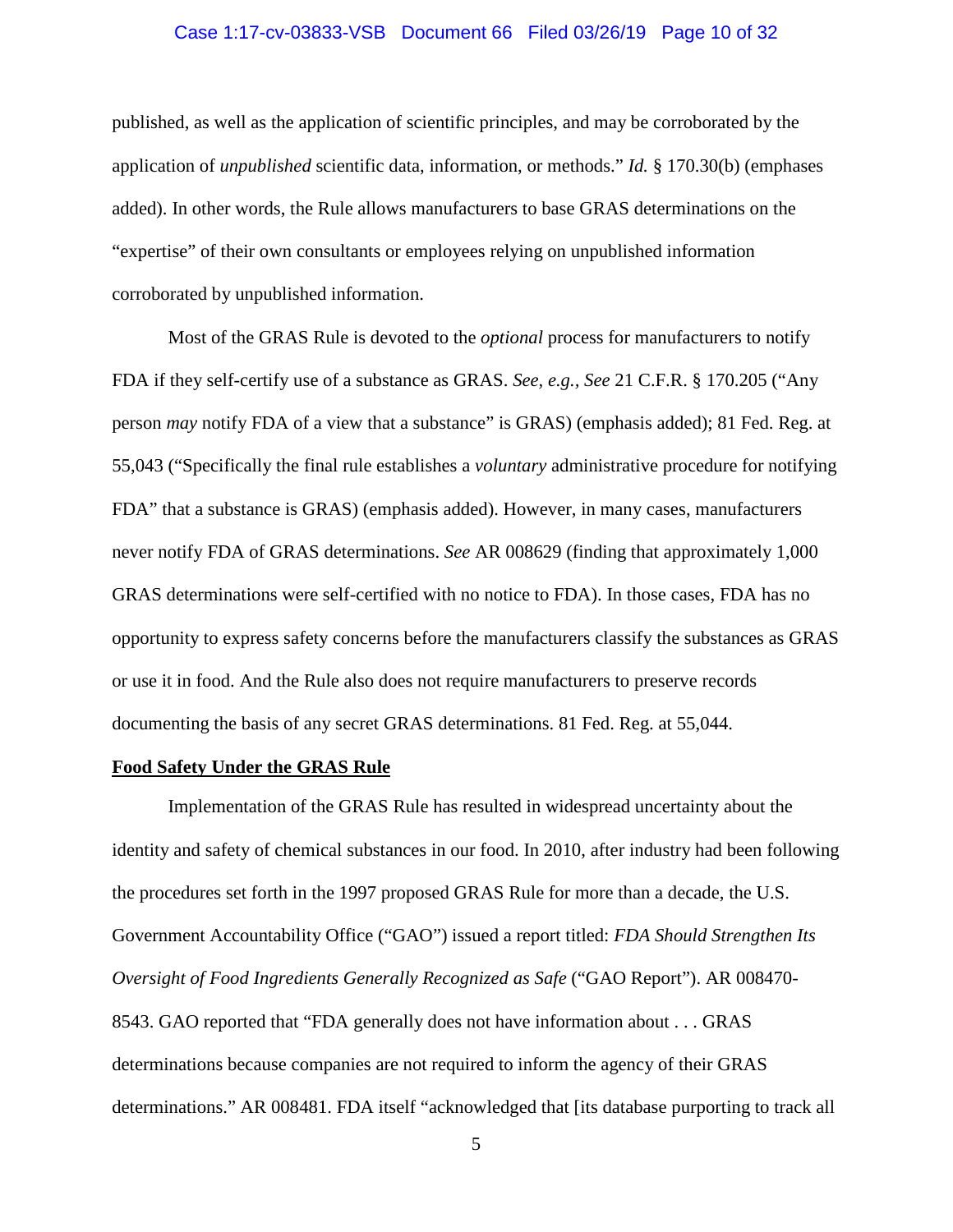#### Case 1:17-cv-03833-VSB Document 66 Filed 03/26/19 Page 11 of 32

substances added to food] is incomplete because companies are not required to participate in the GRAS notification program or even inform FDA of their GRAS determinations, and FDA officials cannot estimate the number of determinations that occur about which they are not notified." AR 008486. The GAO found that FDA's lack of information about substances in our food supply impedes the Agency's ability to ensure food safety. *See, e.g.*, AR 0084845 (because FDA does not know what substances "ha[ve] been determined to be GRAS," it is "difficult" for FDA to determine what substances are "the potential source of a food safety problem")]; AR 008486. ("Without information about all GRAS determinations, FDA has less awareness of substances in the nation's food supply and less knowledge of the potential cumulative dietary exposure of GRAS substances."). GAO also expressed concern about FDA's failure to impose recordkeeping requirements to facilitate enforcement, as well as its failure to develop guidance that would help manufacturers avoid conflicts of interest. AR 008488-89.

Additional studies identified significant shortcomings with FDA's GRAS Rule. For example, a 2011 study focusing on conflicts of interest in GRAS decisions found that, among 451 GRAS notices *voluntarily* submitted to FDA, *all* the GRAS determinations were made by either an employee of an additive manufacturer, an employee of a consulting firm selected by a manufacturer, or by an expert panel selected by the manufacturer or a firm that was a consultant to the manufacturer. AR 008220. The study uncovered "no instances where a manufacturer who submitted a GRAS notice to the FDA used a standing expert panel selected by a third party . . . to establish whether an additive met the GRAS criteria." AR 008220-21.

Another safety problem highlighted in the record is that the GRAS Rule does not prohibit manufacturers who submit food additive petitions or voluntary GRAS notices to FDA from subsequently withdrawing those petitions or notices and proceeding to self-certify the safety of

6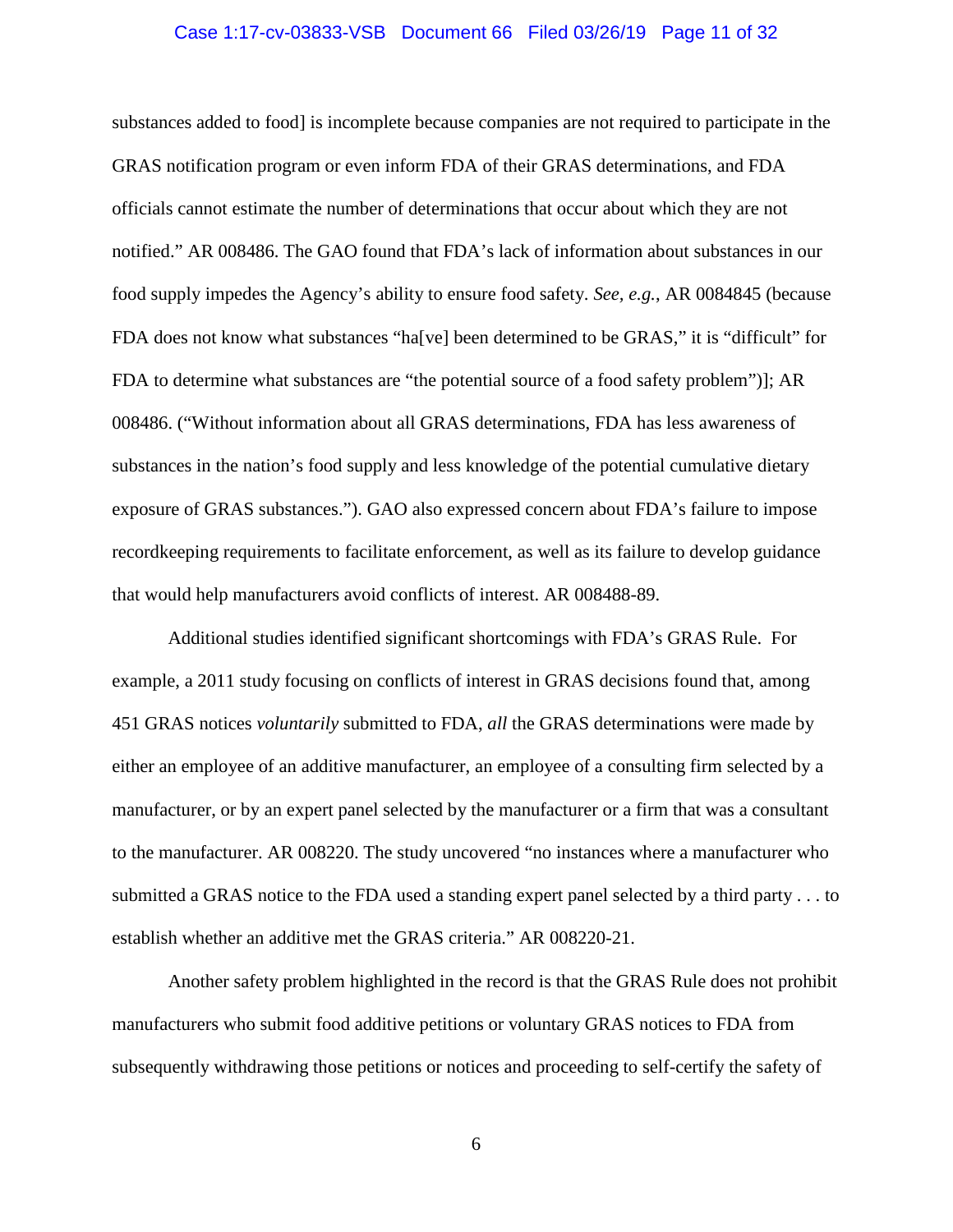#### Case 1:17-cv-03833-VSB Document 66 Filed 03/26/19 Page 12 of 32

their products in secret, *even after* FDA raises questions about the safety of those products. AR 008272. And some manufacturers appear to have done just that, for substances including: epigallocatechin-3-gallate, used in teas, sport drinks, and juices, for which FDA identified concerns based on evidence that it might cause leukemia in fetuses, and that it has affected the thyroid, testis, spleen, pituitary, liver, and gastrointestinal tract in rats, *id.*; gamma-amino butyric acid, used in beverages, chewing gum, and candy, for which FDA found that cumulative consumer exposure would exceed the levels that the manufacturer considered to be safe, *id.*; and theobromine, used in beverages, candy, and yogurt and fruit smoothies, for which FDA concluded that some consumers would likely ingest more than five times the safe level reported by the manufacturer's consultant. AR 008273.

#### **PROCEDURAL HISTORY**

<span id="page-11-0"></span>Plaintiffs filed their Complaint on May 22, 2017. Dkt. 1. Defendants moved to dismiss the Complaint for lack of standing, Dkt. 30, and this Court denied Defendants' motion as to Plaintiffs Center for Food Safety ("CFS") and Environmental Defense Fund ("EDF"). Dkt. 44 at 17-18. Following the Court's Order, Defendants filed their Answer. Dkt. 50. The parties submitted a proposed scheduling order, Dkt. 51, which they subsequently agreed to clarify after a lapse in government funding. Dkt. 63. Plaintiffs now move for summary judgment.

# **STANDING**

<span id="page-11-1"></span>Based on the well-pleaded allegations in the Complaint, this Court found that Plaintiffs have standing to sue on behalf of their members who "have been and will be exposed to potentially dangerous substances that were introduced into the food supply without FDA oversight, public participation, or the opportunity for judicial review," that Plaintiffs' "reasonably anticipate" that "dangerous substances" "will be introduced into the food supply under the GRAS Rule," and that Plaintiffs' "injuries are ongoing and imminent." Dkt. 44 at 13-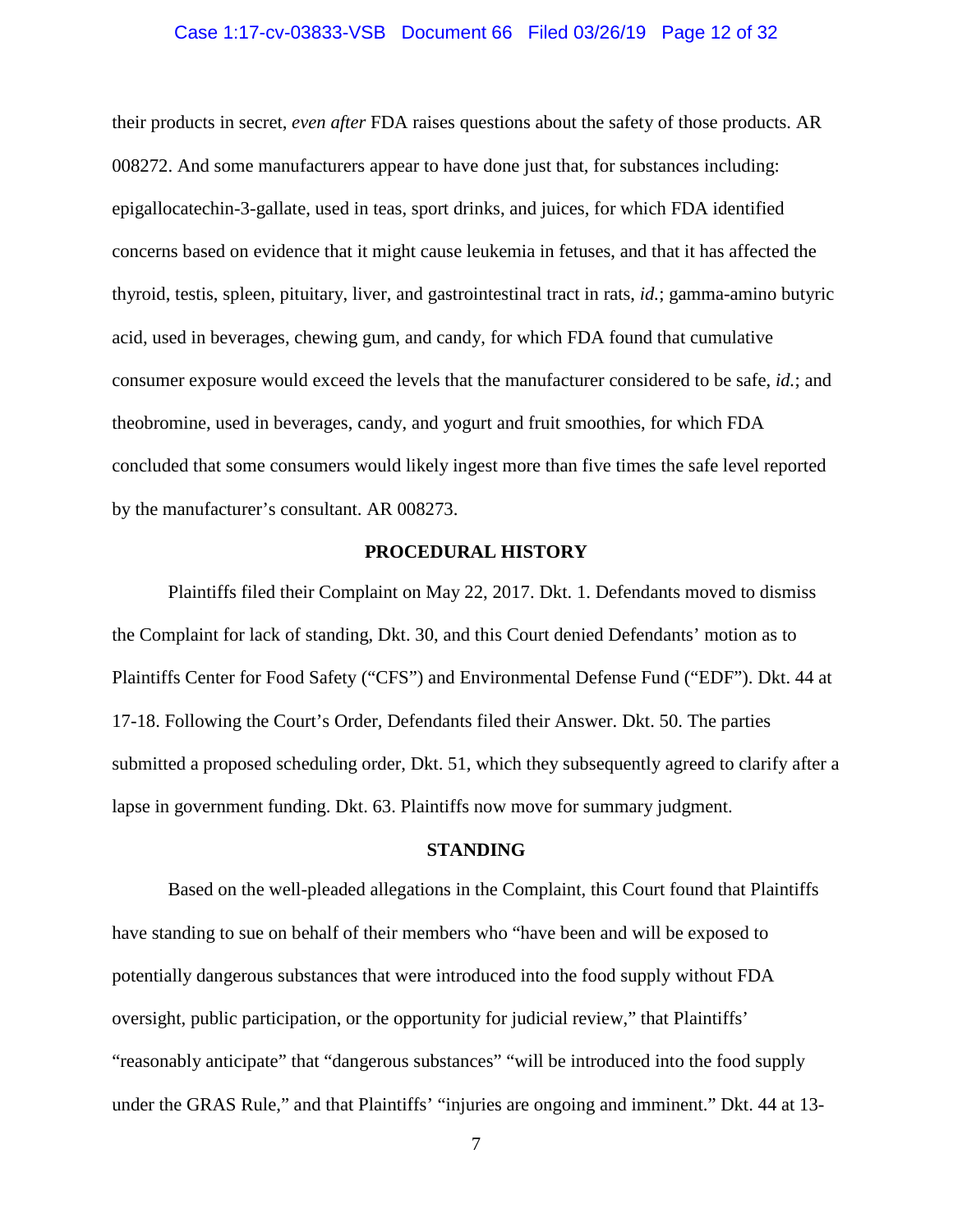14. The declarations submitted along with this Memorandum of Law confirm the allegations set forth in the Complaint: as a direct result of the GRAS Rule's unlawful shortcomings (as described below), Plaintiffs' members have been exposed and will continue to risk exposure to potentially dangerous substances added to food without FDA oversight or accountability and absent any opportunity for public participation or judicial review.

#### **STANDARD OF REVIEW**

<span id="page-12-0"></span>In a case like this where "a party seeks judicial review of an agency action, 'summary judgment is appropriate since whether an agency action is supported by the administrative record and consistent with the APA standard of review is decided as a matter of law.'" *Schwebel v. Crandall,* 343 F. Supp. 3d 322, 327 (S.D.N.Y. 2018) (quoting *Residents for Sane Trash Solutions, Inc. v. U.S. Army Corps of Eng'rs*, 31 F. Supp. 3d 571, 586 (S.D.N.Y. 2014)).

#### <span id="page-12-6"></span><span id="page-12-5"></span><span id="page-12-4"></span><span id="page-12-3"></span>**ARGUMENT**

# <span id="page-12-2"></span><span id="page-12-1"></span>**I. The GRAS Rule Unlawfully Subdelegates FDA's Statutory Authority to Manufacturers in Violation of the U.S. Constitution, the APA, and the FFDCA.**

Congress delegated to FDA the responsibility of ensuring that our nation's food is safe and free from harmful substances. *See* Pub. L. No. 85-929, 72 Stat. 1748; 21 U.S.C. § 393(b). Pursuant to the GRAS Rule, FDA unlawfully *sub*delegates—or shifts—to manufacturers this core governmental duty, allowing them to decide for themselves, in secret, whether the chemical substances they have synthesized may be added to food. 21 C.F.R. § 170.205. For the reasons below, FDA's subdelegation of GRAS determinations to self-interested, for-profit corporations violates fundamental constitutional principles, the FFDCA, and the APA because Congress has not expressly authorized it, it insulates FDA from democratic accountability for decisions about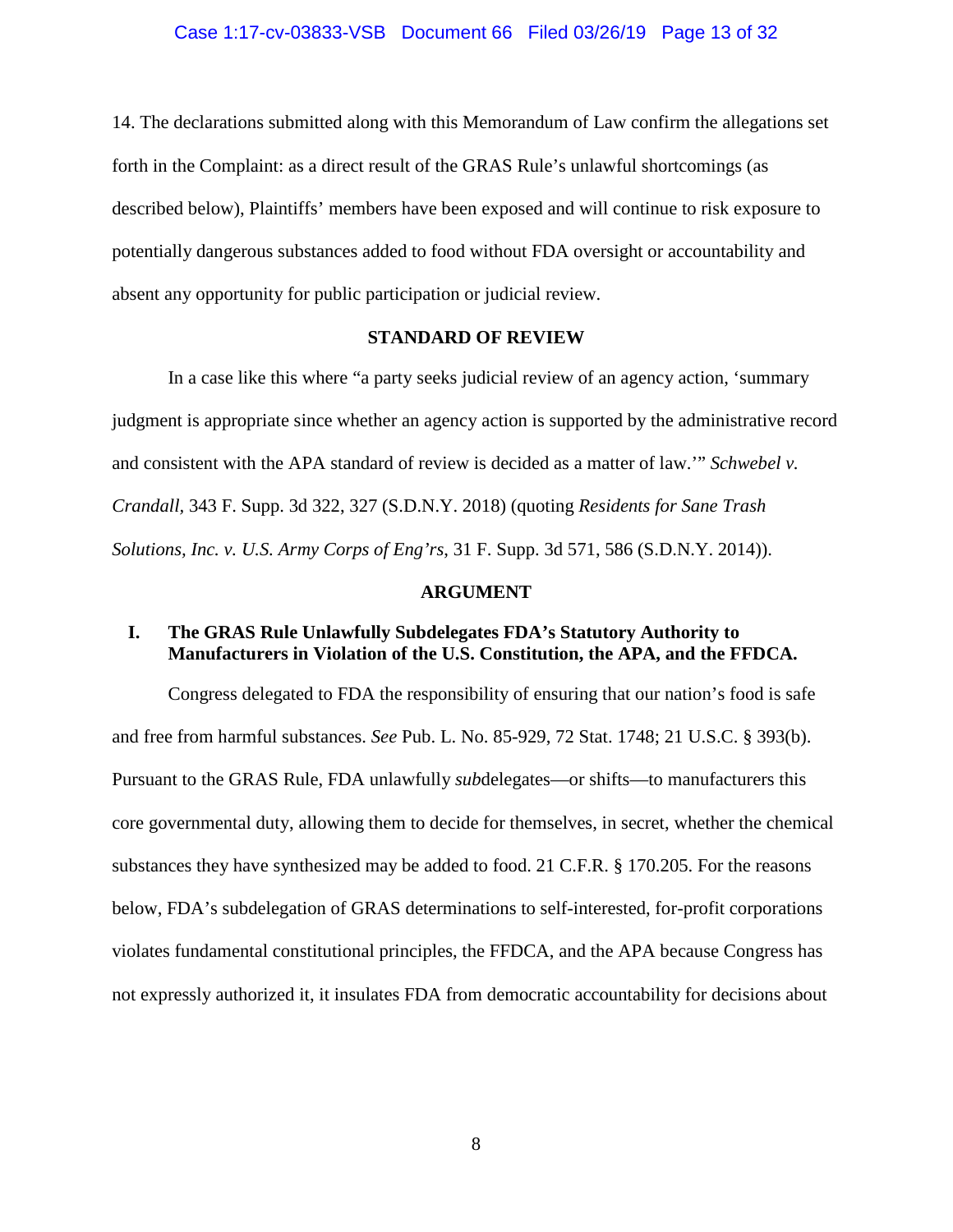food safety, and it denies citizens their right to seek judicial review of decisions about the safety of substances that may be added to food.<sup>[5](#page-13-3)</sup>

# <span id="page-13-2"></span><span id="page-13-0"></span>**A. FDA's Subdelegation to Manufacturers of Its Food Safety Responsibility Is Not Expressly Authorized and Is Therefore Impermissible.**

<span id="page-13-1"></span>According to the Second Circuit, "absent statutory authorization," subdelegation of statutory responsibility by federal agencies and officers to outside parties "is impermissible." *Fund for Animals v. Kempthorne*, 538 F.3d 124, 132 (2d Cir. 2008); *accord U.S. Telecom Ass'n v. FCC*, 359 F.3d 554, 565 (D.C. Cir. 2004). The reason for this is clear: when an agency "shifts to another party 'almost the entire determination of whether a specific statutory requirement . . . has been satisfied,' or . . . abdicates its 'final reviewing authority,'" then "lines of accountability may blur, undermining an important democratic check on government decision-making." *Fund for Animals*, 538 F.3d at 132 (internal citations omitted) (alterations in original). In addition, while agencies are charged with acting in the public interest, "outside parties . . . might not 'share the agency's national vision and perspective.'" *Id.* (quoting *U.S. Telecom*, 359 F.3d at 566). Thus subdelegation to private parties damages the function, purpose, and system of accountability for government actions.

Nothing in the FFDCA states that FDA may subdelegate to regulated entities decisions about whether chemical substances are safe, or that it can outsource decisions that are fundamental to FDA's core responsibility for ensuring food safety. Because Congress did not expressly authorize it, the GRAS Rule's subdelegation of authority for making GRAS

l

<span id="page-13-3"></span><sup>5</sup> Petitioners challenge FDA's action directly under the Constitution, as well as under the APA, which provides an additional means to challenge the constitutionality of agency actions. *See* 5 U.S.C. § 706(2)(B).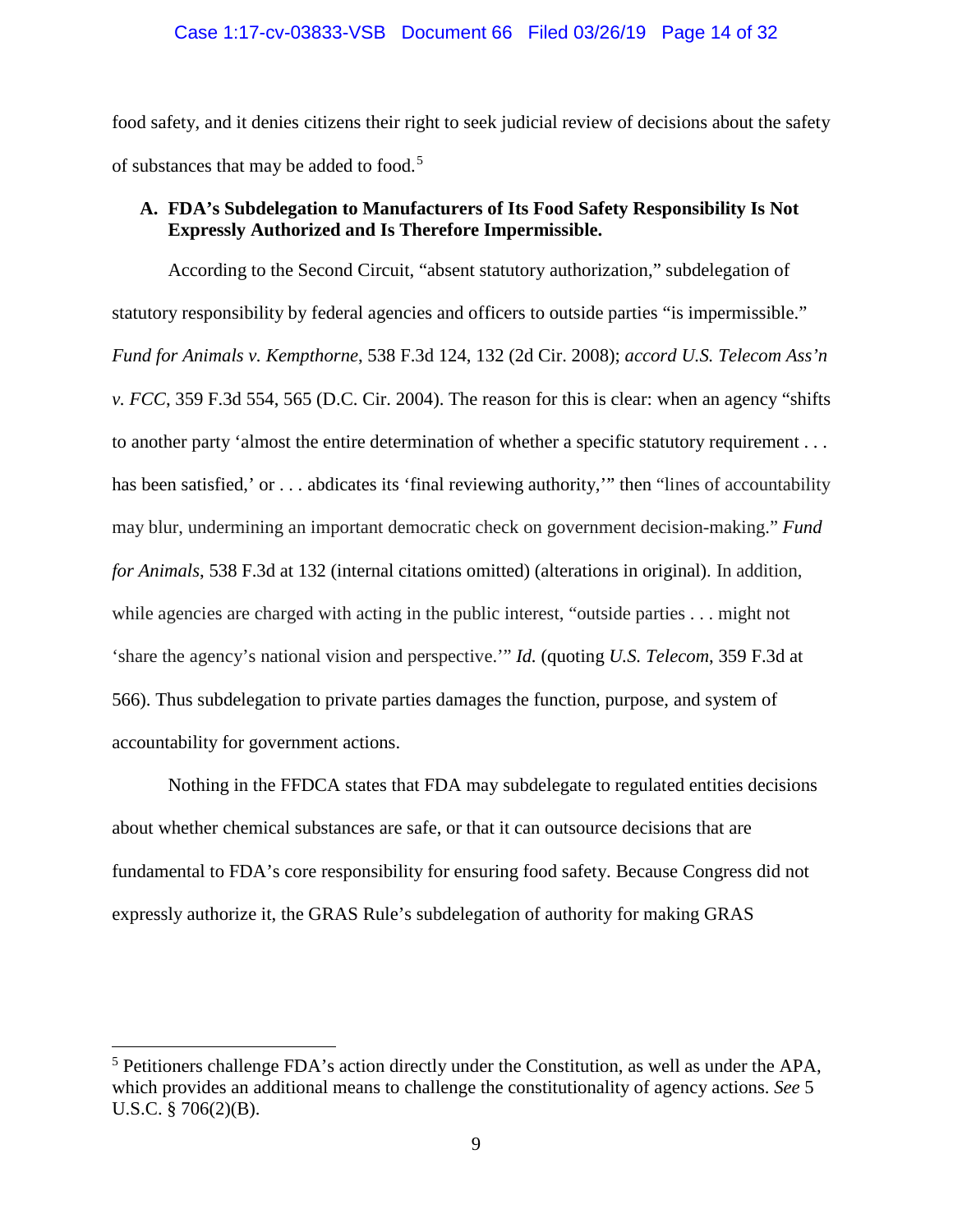determinations to manufacturers is flatly impermissible.[6](#page-14-5) *Id.* at 133; *U.S. Telecom Ass'n*, 359 at F.3d at 565.

# <span id="page-14-2"></span><span id="page-14-0"></span>**B. FDA's Subdelegation of Statutory Authority to Self-Interested Manufacturers Violates Fundamental Constitutional Principles and the FFDCA, and Is Thus Unlawful.**

Even if Congress implicitly authorized some subdelegation of GRAS determinations to private parties, the subdelegation codified in the GRAS Rule cannot stand. Irrespective of congressional authorization, courts must carefully scrutinize subdelegations to ensure that they do not erode constitutional checks on an agency's authority or interfere with an agency's fulfillment of its statutory obligations. *See, e.g.*, *U.S. Telecom Ass'n*, 359 F.3d at 565. As discussed below, the GRAS Rule impermissibly does both.

<span id="page-14-3"></span>This Circuit has held that even with statutory authorization, subdelegation to private parties is permissible only where the agency retains sufficient oversight so that "lines of accountability [do not] blur," and "democratic check[s] on government decision-making" are not undermined. *Fund for Animals*, 538 at 132 (quoting *U.S. Telecom*, 359 F.3d at 565); *see also Nat'l Ass'n of Regulatory Util. Comm'rs v. FCC*, 737 F.2d 1095, 1143 n.41 (D.C. Cir. 1984) (a key purpose of prohibiting delegation to private entities is preventing "the harm done thereby to principles of political accountability"). Thus, in *Fund for Animals*, the Second Circuit upheld an agency's subdelegation because "the discretion granted to . . . third parties [wa]s limited and subject to adequate oversight." 538 F.3d at 132; *accord Cooling Water Intake Structure Coal. v. EPA*, 905 F.3d 49, 80 (2d Cir. 2018) (allowing subdelegation because EPA would independently

<span id="page-14-1"></span> $\overline{\phantom{a}}$ 

<span id="page-14-5"></span><span id="page-14-4"></span><sup>6</sup> "A general delegation of decision-making authority to a federal administrative agency does *not*, in the ordinary course of things, include the power to subdelegate that authority beyond federal subordinates." *U.S. Telecom Ass'n*, 359 F.3d at 566 (emphasis in original). "[S]tatutory 'silence' simply leaves that lack of authority untouched," and "the failure of Congress to use 'Thou Shalt Not' language doesn't create a statutory ambiguity. . . ." *Id*.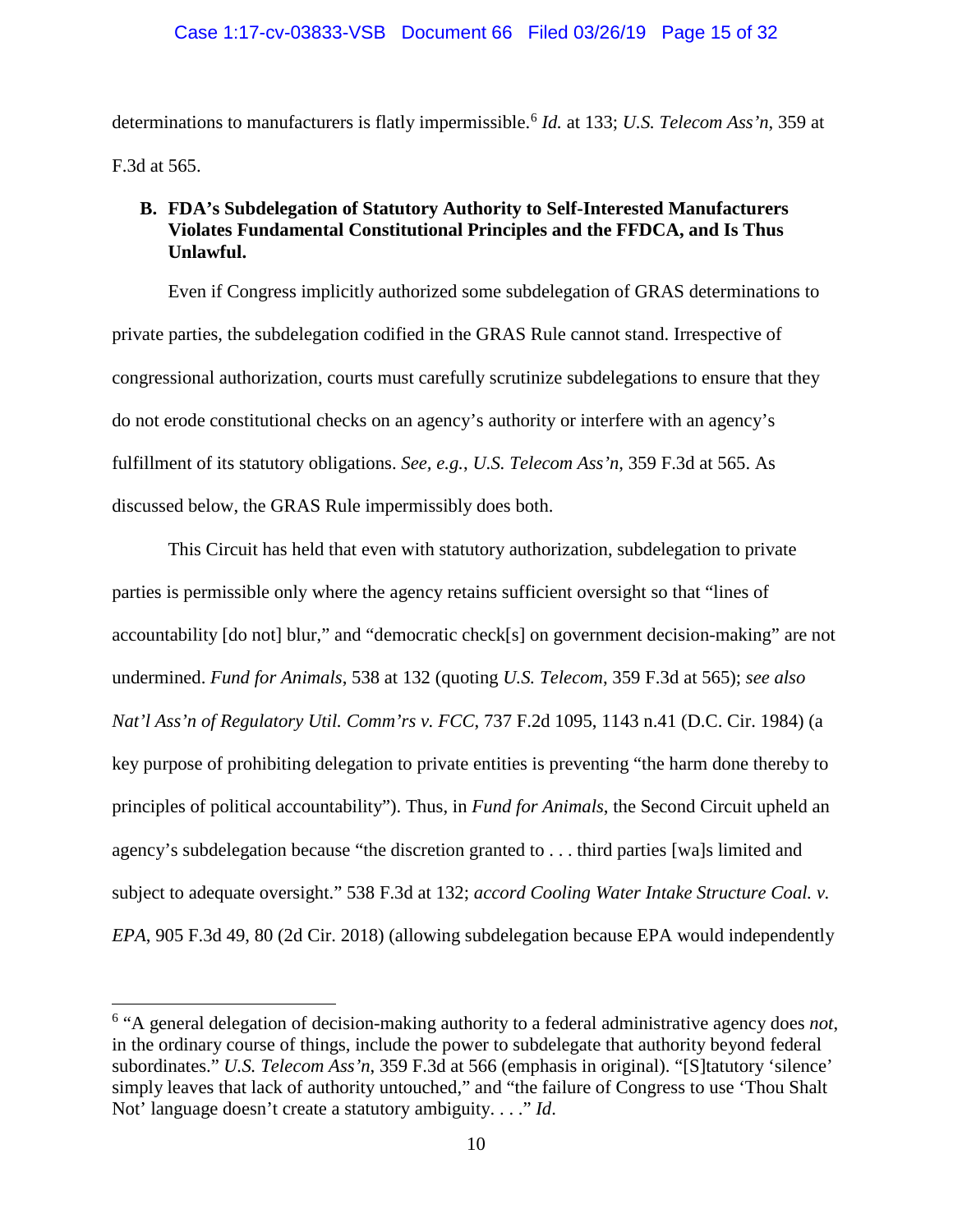#### <span id="page-15-0"></span>Case 1:17-cv-03833-VSB Document 66 Filed 03/26/19 Page 16 of 32

determine applicability of the statute). By contrast, subdelegations that render agency oversight "neither timely nor assured" cannot stand. *U.S. Telecom Ass'n*, 359 F.3d at 567.

<span id="page-15-1"></span>Unlike the subdelegations at issue in *Fund for Animals* and *Cooling Water Intake Structure Coalition*, the GRAS Rule fails to ensure that FDA retains oversight of GRAS determinations. Private companies can self-certify their chemical additives as GRAS without notifying FDA. *See* 21 C.F.R. § 170.205 ("Any person *may* notify FDA" of a GRAS determination) (emphasis added); 81 Fed. Reg. at 55,043 (noting the "*voluntary* administrative procedure for notifying FDA" of GRAS determinations under the Rule) (emphasis added). Moreover, even if a company does voluntarily notify FDA of a GRAS determination, if FDA questions the substance's safety, the manufacturer may withdraw its notice and proceed to secretly self-certify the chemical as GRAS. *See supra* at 6-7; AR 08272-73 (describing several chemical substances self-certified as GRAS by manufacturers after FDA raised safety concerns). Thus, FDA oversight is by no means "assured," and the public cannot hold FDA accountable for the safety of the substances that have secretly entered the food system under the guise of GRAS without FDA's knowledge or approval. *U.S. Telecom Ass'n*, 359 F.3d at 567.

Further compounding the problem, under the GRAS Rule, manufacturers can secretly certify a substance as GRAS based entirely on unpublished material, precluding the public from accessing the studies or evidence purportedly showing that the substance is "generally recognized" "with reasonable certainty" to be safe. This impermissibly shields the manufacturers' decisions not only from FDA review, but also from public scrutiny.

The GRAS Rule's erosion of FDA accountability is best demonstrated by looking at the opportunity for public oversight that is lost when a substance enters the food supply through the GRAS exception, rather than through the food additive petition process. If a manufacturer

11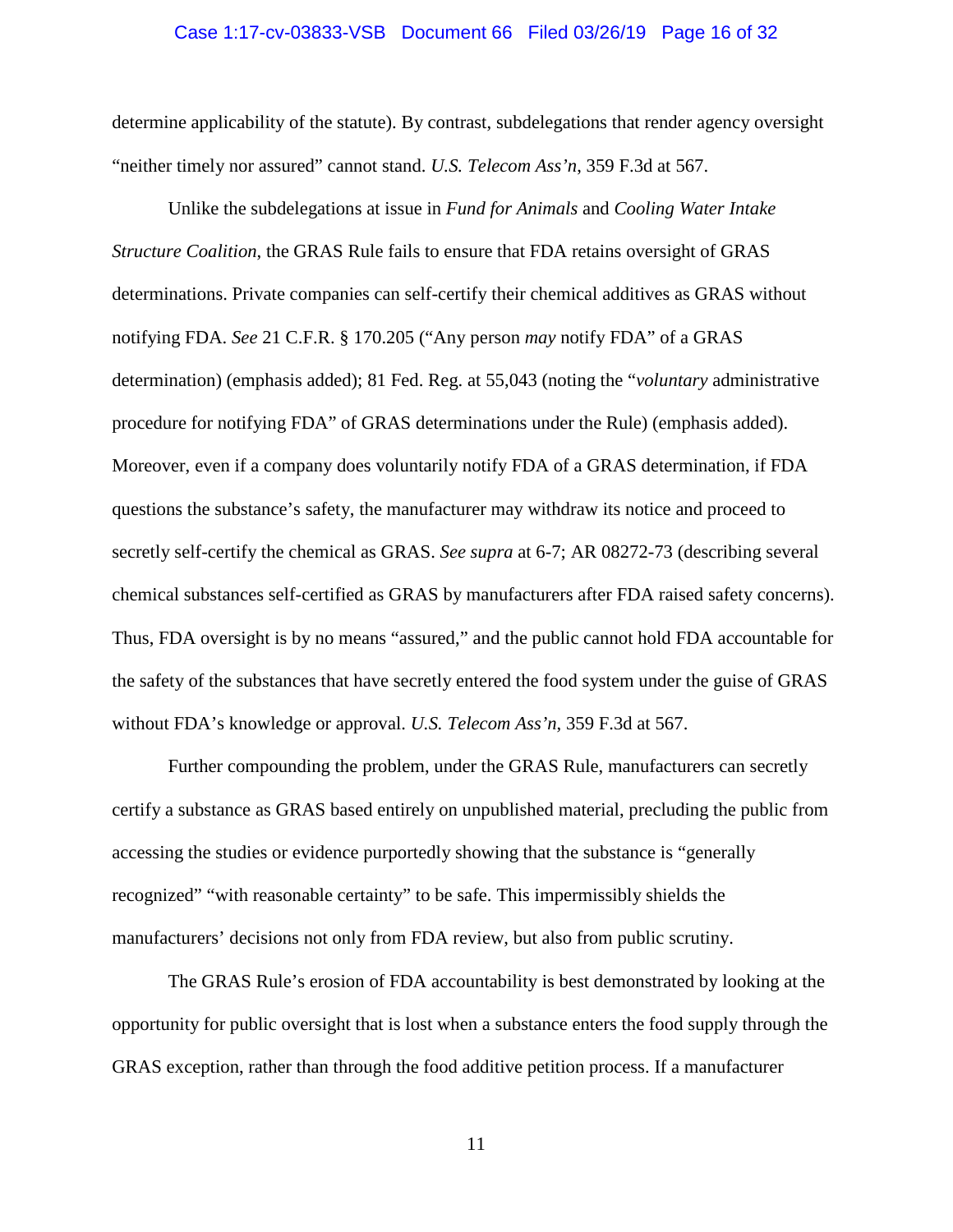#### Case 1:17-cv-03833-VSB Document 66 Filed 03/26/19 Page 17 of 32

<span id="page-16-3"></span>submits a food additive petition seeking FDA approval, the public has a statutory right to participate in the process, including the right to seek judicial review of food additive approvals. *See* 21 U.S.C. § 348(b)(5) (FDA must publish notice of a proposed food additive approval); *id*. §  $348(f)(1)$  (public may file objections to proposed food additive approval and request a public hearing); *id*. § 348(g) (food additive approval is subject to judicial review). Yet the GRAS Rule permits manufacturers to bypass this process by self-certifying chemical substances as GRAS without genuine safeguards for assuring that those substances do, in fact, meet the statutory criteria for GRAS. *See infra* Section III (explaining that the GRAS Rule does not prohibit manufacturers from certifying as GRAS substances that are, *e.g*., novel, carcinogenic, not described in peer review literature, or based on unpublished material, and for these reasons the Rule is arbitrary and capricious). In so doing, the GRAS Rule unlawfully shields safety decisions about substances that should be considered "food additives" from both public participation and judicial review, leaving the public with no recourse. *See* AR 002256.[7](#page-16-4) This is the very definition of lack of accountability and judicial oversight, undermining an essential check on agency rulemaking. Therefore, the GRAS Rule cannot stand. *Fund for Animals,* 538 F.3d at 132.

<span id="page-16-2"></span><span id="page-16-1"></span><span id="page-16-0"></span>The GRAS Rule also strips the public of its ability to seek recourse in the courts because GRAS determinations made by private parties are not "agency action" within the meaning of the judicial review section of the APA. 5 U.S.C. § 706(2); *see Anglers Conservation Network v. Pritzker*, 809 F.3d. 664, 669 (D.C. Cir. 2016) (holding that the Mid-Atlantic Council is not a

 $\overline{\phantom{a}}$ 

<span id="page-16-4"></span> $<sup>7</sup>$  The GAO alerted Congress of this deficiency, reporting that the Rule precludes FDA from</sup> oversight because the agency "generally does not have information about [non-voluntary] GRAS determinations." AR 008471*; accord* AR 008218 ("The lack of independent review in GRAS determinations raises concerns about the integrity of the process and whether it ensures the safety of the food supply"); AR 008634 ("FDA also lacks clear authority to order companies to test the safety of chemicals they add to food.").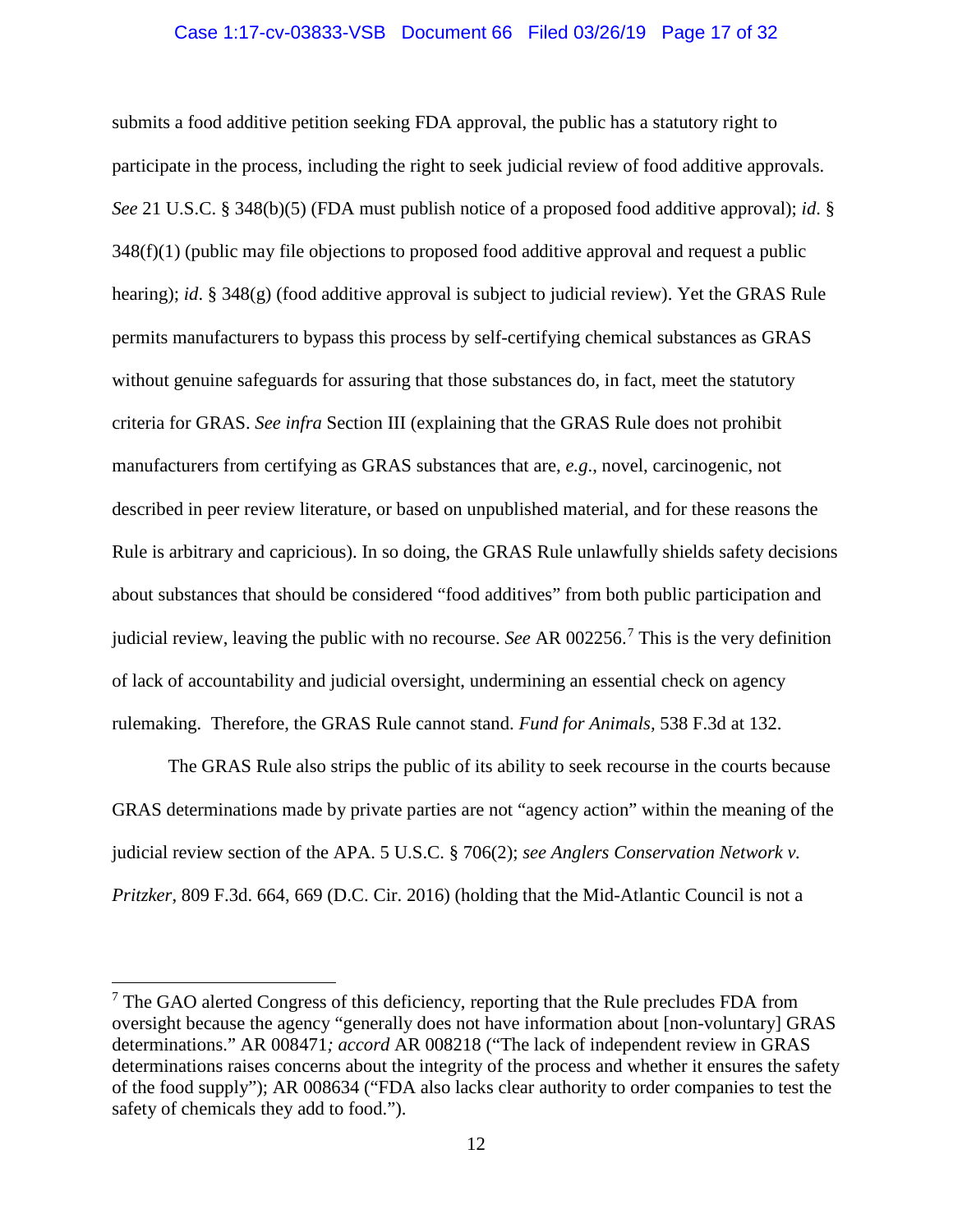#### <span id="page-17-1"></span><span id="page-17-0"></span>Case 1:17-cv-03833-VSB Document 66 Filed 03/26/19 Page 18 of 32

<span id="page-17-2"></span>federal agency and its actions cannot be attributed to a federal agency, so the APA does not apply). In contrast, if FDA makes a final determination that a substance is GRAS, it could be challenged under the APA. *See Bennett v. Spear*, 520 U.S. 154, 175 (1997); *Bowen v. Mich. Acad. of Family Physicians*, 476 U.S. 667, 672-73, 682 n.3 (1986) (explaining the strong presumption that agency action is subject to judicial review). When actions that Congress delegated to an executive agency—such as decisions about what chemical substances can be added to food—are shielded from judicial review, separation of powers principles are violated. *Connecticut v. Am. Elec. Power Co., Inc.,* 406 F. Supp. 2d 265, 267 (S.D.N.Y. 2005), *vacated and remanded on other grounds*, 582 F.3d 309 (2d Cir. 2009), *rev'd*, 564 U.S. 410, 131 (2011) ("The Framers based our Constitution on the idea that a separation of powers enables a system of checks and balances, allowing our Nation to thrive under a Legislature and Executive that are accountable to the People, subject to judicial review by an independent Judiciary.") (citing Federalist Paper No. 47 (1788)); *cf. Defs. of Wildlife v. Gutierrez*, 532 F.3d 913, 926 (D.C. Cir. 2008) (declining to find that the Coast Guard was not accountable for traffic schemes devised by entity to which the Coast Guard had delegated this duty because such a construction would leave citizens with no recourse to sue the Coast Guard).

<span id="page-17-3"></span>The lack of accountability and judicial review created by the GRAS Rule are all the more concerning because manufacturers have a clear financial incentive to self-certify their own substances as GRAS. This profit motive creates a conflict of interest that has pervaded GRAS determinations since the GRAS Rule initially went into effect. *See, e.g.*, AR 008218-25 (report finding that "financial conflicts of interest were ubiquitous" in GRAS determinations); *see also* AR 002039 (FDA's conflict of interest guidelines "do not extend to expert panels convened by private companies to establish consensus for GRAS determinations").

13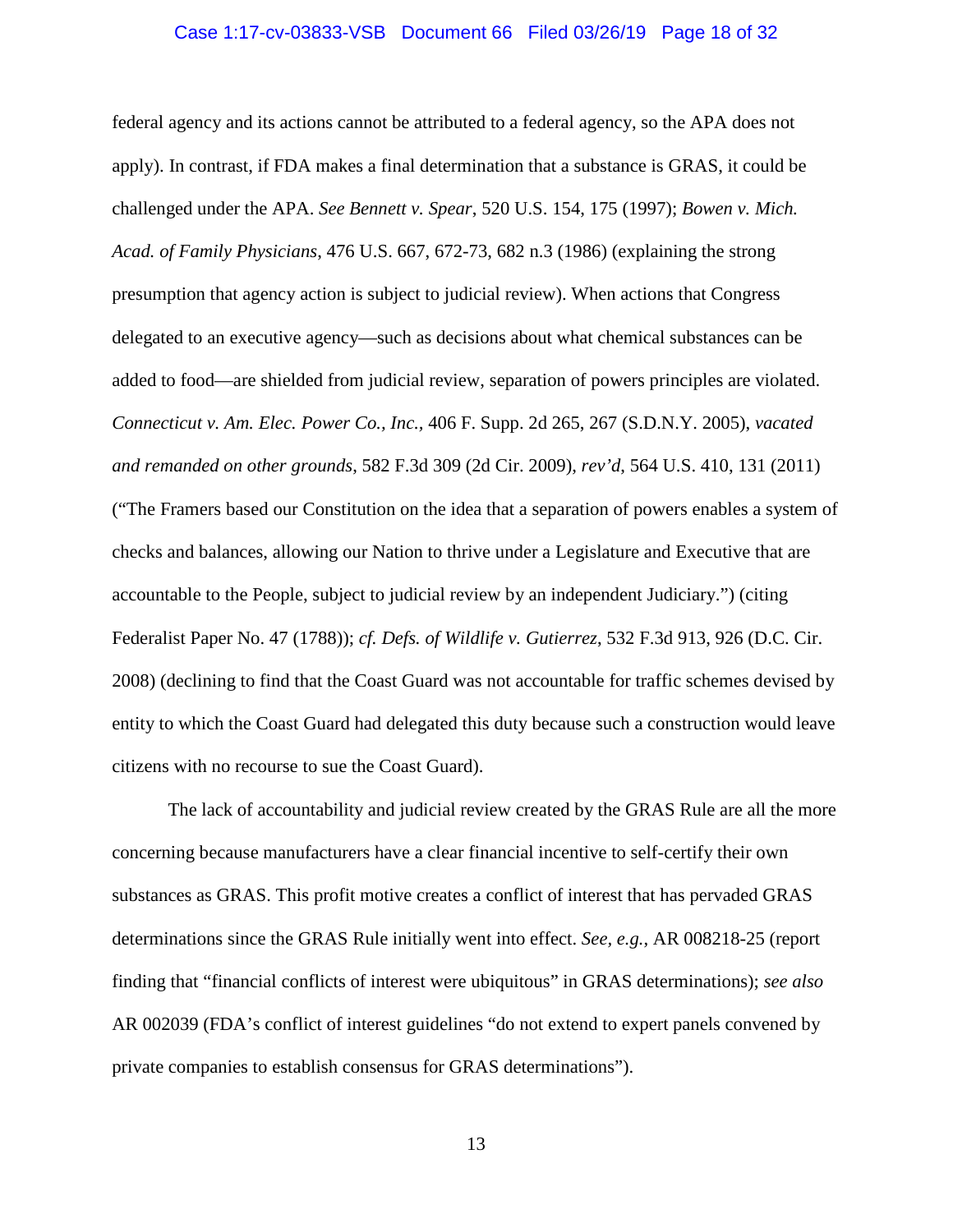#### <span id="page-18-3"></span>Case 1:17-cv-03833-VSB Document 66 Filed 03/26/19 Page 19 of 32

<span id="page-18-1"></span>These conflicts of interest may incentivize the manufacturers' reviewing "experts" to conduct a more rapid and less rigorous review process than what FDA or independent experts might carry out. And these conflicts may generate differing and even self-serving views of food safety, and may lead manufacturers to "pursue goals inconsistent with" what the FFDCA requires, rendering the subdelegation unlawful. *U.S. Telecom Ass'n*, 359 F.3d at 565-66; *see also Nat'l Park & Conservation Ass'n v. Stanton*, 54 F. Supp. 2d 7, 20 (D.D.C. 1999) (finding unlawful agency's subdelegation to a council comprised partly of private landowners because the council's "dominant private local interests" were likely to conflict with the agency's statutory duties to the general public); *Sierra Club v. Sigler*, 695 F.2d 957, 962 n.3 (5th Cir. 1983) ( "an agency may not delegate its public duties to private entities . . . particularly private entities whose objectivity may be questioned on grounds of conflict of interest.").

# <span id="page-18-2"></span><span id="page-18-0"></span>**C. The GRAS Rule's Subdelegation Is Not an Attempt by FDA to Seek Legitimate Outside Input.**

Finally, FDA's subdelegation in no way qualifies as one of the three types of "legitimate outside party input into agency decision-making processes" recognized by the courts. *See U.S. Telecom Ass'n*, 359 F.3d at 566. This is not a situation in which the agency permissibly "condition[s] a grant of permission on the decision of another entity" because here, FDA "delegated to another actor almost the entire determination of whether a specific statutory requirement [here, the safety of a particular substance in food] has been satisfied*." Id.* at 567. Nor is it the case that FDA is permissibly using the manufacturers to provide it with factual information while retaining for itself sufficient oversight over the final decisions on food safety. *Id*. And the subdelegation can hardly qualify as seeking "advice and policy recommendations" from an outside entity given that the Rule renders FDA unaware of many of the GRAS determinations made by the companies. *Id.* at 568.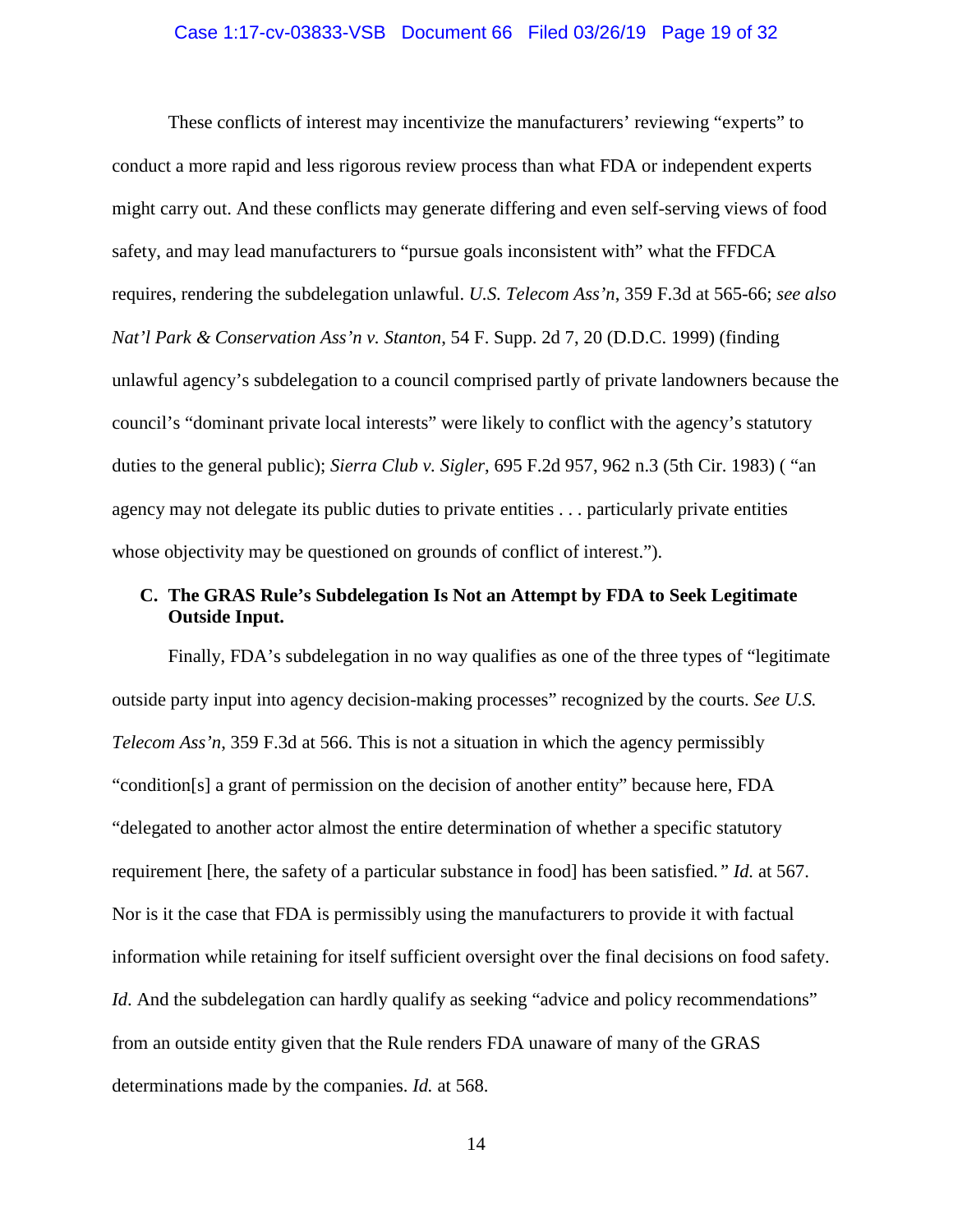#### \*\*\*\*\*\*\*

In sum, the GRAS Rule's subdelegation of statutory authority to private self-interested parties to make decisions crucial to the safety of our food unlawfully removes fundamental checks on FDA's responsibility to keep our food safe. FDA's lack of accountability engenders a system that precludes the public from seeking judicial recourse to challenge food safety determinations, in violation of the FFDCA and separation of power principles. For these reasons, the Court should conclude that FDA acted unlawfully by subdelegating GRAS decisionmaking to private parties without express statutory authorization and in violation of the FFDCA and fundamental constitutional limitations.

# <span id="page-19-0"></span>**II. The GRAS Rule Conflicts with Statutory Mandates, Exceeds FDA's Statutory Authority, and Constitutes Arbitrary and Capricious Agency Action in Violation of the FFDCA and APA.**

Not only does the GRAS Rule constitute an unlawful subdelegation of authority in violation of fundamental constitutional principles and the FFDCA, but it also must be "h[e]ld unlawful and set aside" as an agency action that is "arbitrary, capricious, an abuse of discretion, or otherwise not in accordance with law" or "in excess of statutory . . . authority." 5 U.S.C. § 706(2)(A), (C).

<span id="page-19-2"></span><span id="page-19-1"></span>To determine whether an action exceeds agency authority or fails to accord with governing law, courts first examine "whether Congress has directly spoken to the precise question at issue." *Chevron U.S.A., Inc. v. Nat. Res. Def. Council*, 467 U.S. 837, 842 (1984); *Lawrence & Mem'l Hosp. v. Burwell*, 812 F.3d 257, 264 (2d Cir. 2016). "If the intent of Congress is clear, that is the end of the matter." *Lawrence & Mem'l Hosp.*, 812 F.3d at 264 (quoting *Chevron*, 467 U.S. at 842-43). "[I]f the statute is silent or ambiguous with respect to the specific issue, the question for the court is whether the agency's answer is based on a permissible construction of the statute." *Id*. (quoting *Chevron*, 467 U.S. at 843). To determine whether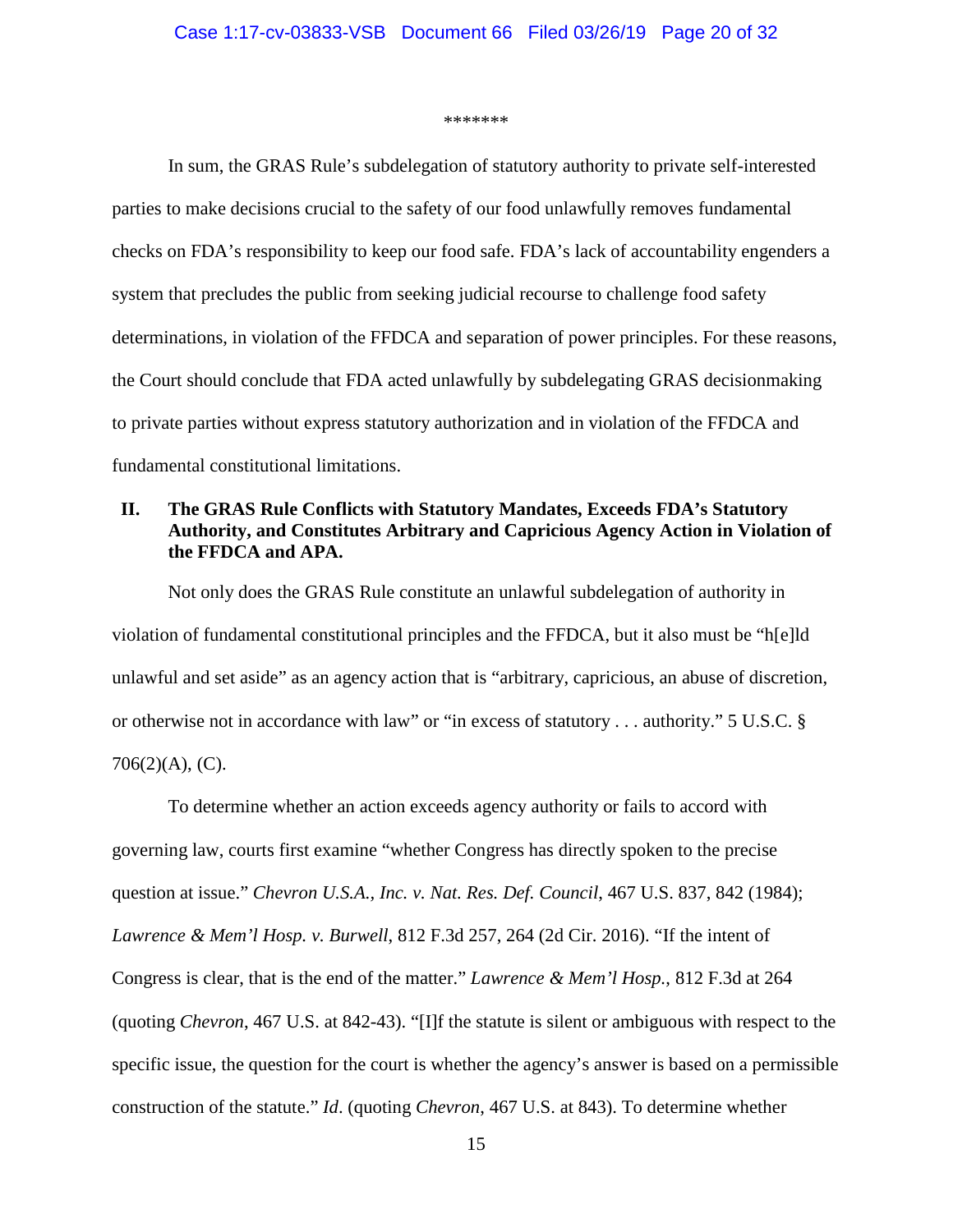#### Case 1:17-cv-03833-VSB Document 66 Filed 03/26/19 Page 21 of 32

agency action is arbitrary and capricious, courts look to see whether "the agency has relied on factors which Congress has not intended it to consider, entirely failed to consider an important aspect of the problem, offered an explanation for its decision that runs counter to the evidence before the agency, or is so implausible that it could not be ascribed to a difference in view or the product of agency expertise." *Motor Vehicle Mfrs. Ass'n v. State Farm Mut. Auto. Ins. Co.*, 463 U.S. 29, 43 (1983). Applying these tests to the GRAS Rule leaves no doubt that it is unlawful.

### <span id="page-20-2"></span><span id="page-20-0"></span>**A. The GRAS Rule Conflicts with the FFDCA's Plain Text and Intent and Thus Exceeds FDA's Authority and Violates the FFDCA.**

Under the first step of the *Chevron* analysis, the Court must determine whether the GRAS Rule conflicts with the intent of Congress as set forth in the FFDCA. To evaluate Congress's intent, the Court must look at the statute's language as well as its purpose. The language of the FFDCA requires FDA to evaluate a number of factors in assessing the safety of any proposed use of a food additive. Specifically, the FFDCA mandates that FDA "*shall* consider . . . the cumulative effect of such additive in the diet of man or animals, taking into account any chemically or pharmacologically related substance or substances in such diet." 21 U.S.C. § 348(c)(5)(B) (emphasis added). FDA has no discretion to disregard this unambiguous statutory command. *See, e.g.*, *Katz v. Cellco P'ship*, 794 F.3d 341, 345 (2d Cir. 2015) ("Congress's 'use of a mandatory ''shall" . . . impose[s] discretionless obligations.'") (quoting *Lopez v. Davis*, 531 U.S. 230, 241 (2001)).

<span id="page-20-3"></span><span id="page-20-1"></span>The GRAS Rule contravenes this plain statutory language. Because it allows manufacturers to make secret safety determinations, FDA does not have a list of every GRAS substance added to our food. *See* AR 008486; *see also* AR 008088 (admitting that FDA cannot "vouch for the safety of many of [these substances]"). As a result, FDA cannot determine our "potential cumulative dietary exposure [to] GRAS substances." AR 008486. Without information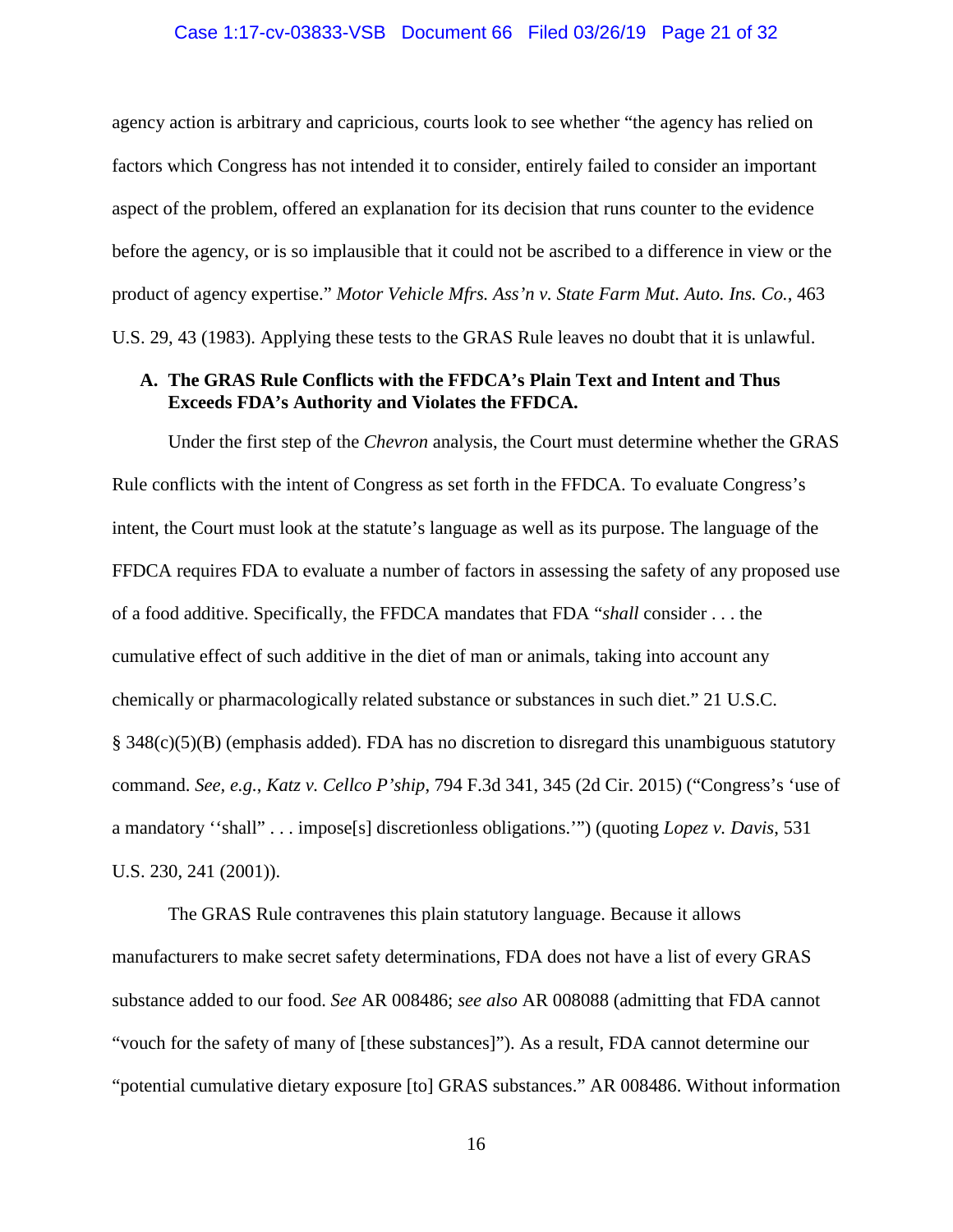#### <span id="page-21-4"></span>Case 1:17-cv-03833-VSB Document 66 Filed 03/26/19 Page 22 of 32

about current exposures to substances *already* used in food, FDA cannot possibly assess the risks that *new* uses of food additives might pose in combination with "chemically or pharmacologically related substances" in our diets, despite its statutory duty to do so. 21 U.S.C. § 348(c)(5)(B). Thus, the GRAS Rule contravenes the plain terms of the FFDCA, which require FDA to consider the cumulative effects of substances added to food when making GRAS determinations.

Moreover, in at least three key respects, the GRAS Rule is incompatible with the FFDCA's core purpose of ensuring food safety.

<span id="page-21-5"></span><span id="page-21-3"></span><span id="page-21-2"></span><span id="page-21-1"></span><span id="page-21-0"></span>*First*, FDA cannot ensure food safety if manufacturers are allowed to secretly self-certify substances as GRAS. "FDA, as the administrative agency created by Congress to administer the [FFDCA], cannot intelligently and rationally perform its regulatory duties unless *it* determines what products are 'food additives' under 21 U.S.C. s. 321(s) and what products, because of their GRAS status, are exempt from regulation." *Se. Minerals, Inc. v. Harris*, 622 F.2d 758, 767 (5th Cir. 1980) (emphasis added). Because FDA does not retain oversight over manufacturers' secret GRAS determinations (and, indeed, may not know these determinations have occurred at all), FDA cannot verify the safety of substances manufacturers secretly deem to be GRAS. As a result, FDA cannot fulfill the FFDCA's core purpose of "*ensuring*" food safety. *See* 21 U.S.C. § 393(b)(2) (emphasis added); *see also Waterkeeper All., Inc. v. EPA*, 399 F.3d 486, 499 (2d Cir. 2005) (EPA rule "[did] nothing to *ensure*" that regulated entities would comply with statutory restrictions because it failed to require EPA oversight) (emphasis added); *Envtl. Def. Ctr., Inc. v. EPA*, 344 F.3d 832, 855 (9th Cir. 2003) (EPA rule authorizing regulated entities to determine operating standards without agency review did not satisfy the Agency's responsibility to "require" protections).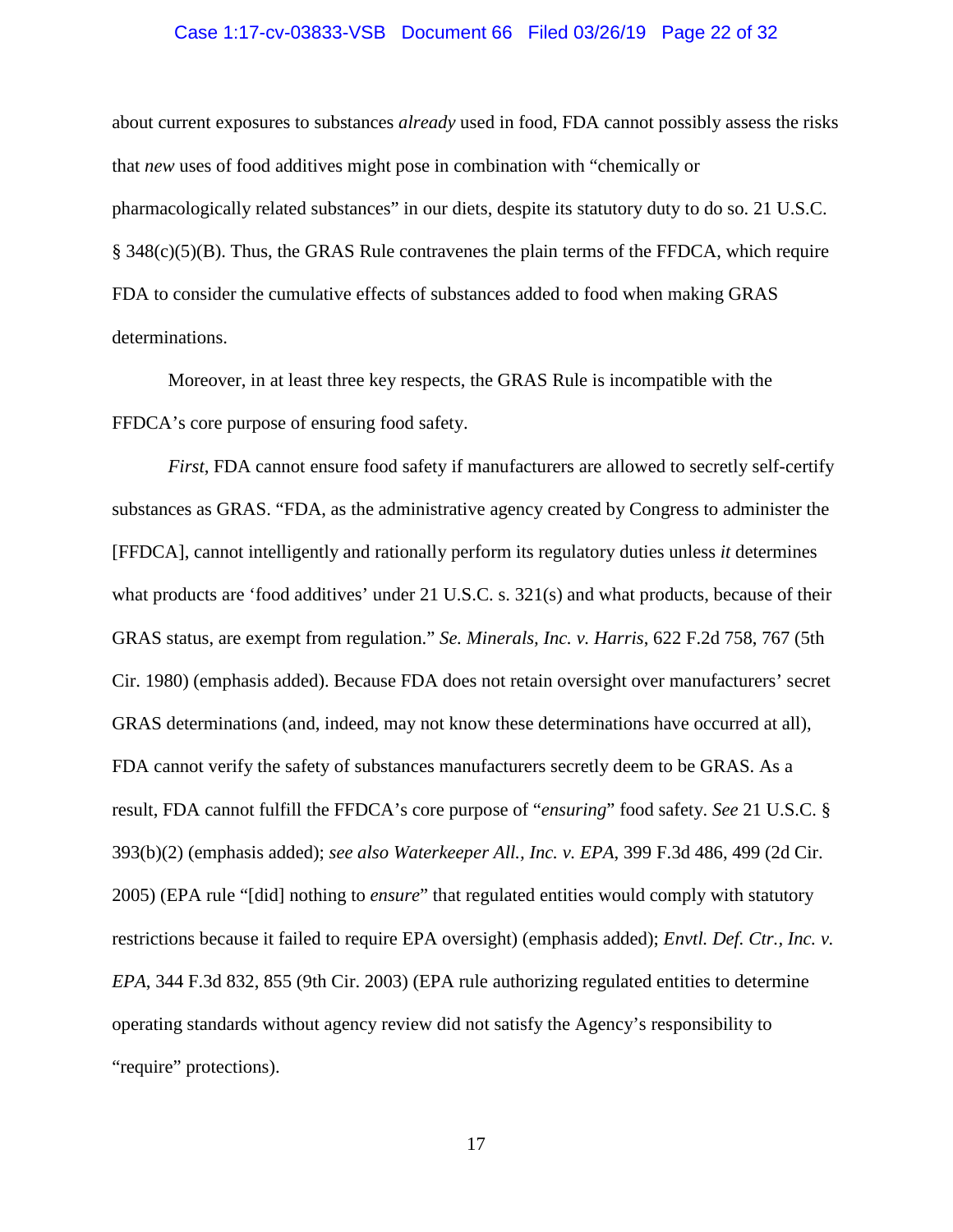#### Case 1:17-cv-03833-VSB Document 66 Filed 03/26/19 Page 23 of 32

*Second*, FDA cannot ensure food safety if it does not receive notice of manufacturers' secret GRAS determinations. The secrecy prevents FDA from ensuring the safety of chemical substances *before* they enter our food supply, and also impedes FDA's ability to remedy food safety problems *after* they occur. As the GAO recognized:

> Once a GRAS substance has entered the marketplace, FDA would find it difficult to identify that substance as the potential source of a food safety problem, especially if FDA is unaware that the substance has been determined to be GRAS. Food products may contain numerous ingredients, including GRAS substances, making it difficult, if not impossible, for public health authorities to attribute a food safety problem to a specific GRAS substance.

AR 008485. Indeed, FDA acknowledges that requiring notice of manufacturers' GRAS determinations would "provide additional food safety protection and would allow FDA to be more fully informed about food in the marketplace." AR 008492. Yet, despite this recognition, FDA enacted the GRAS Rule, permitting secrecy and undermining transparency. This impedes FDA's ability to ensure food safety.

As a result of this secrecy, the GRAS Rule deprives FDA of the ability to verify manufacturers' GRAS determinations through spot checks or random audits. *See* AR 008489. And it precludes the public—"including academic experts, consumer groups, and scientific organizations—[from] play[ing] a useful role in helping FDA oversee the safety of GRAS ingredients." AR 008497. Because it is difficult (if not impossible) to discover what substances manufacturers have secretly certified as GRAS, the public "do[es] not have the opportunity to investigate the potential health effects of such GRAS substances, leaving an additional gap in the oversight of their continued safety." *Id.*

*Third*, FDA cannot ensure food safety if it cannot obtain records pertaining to manufacturers' GRAS determinations. The GRAS Rule's lack of any recordkeeping

18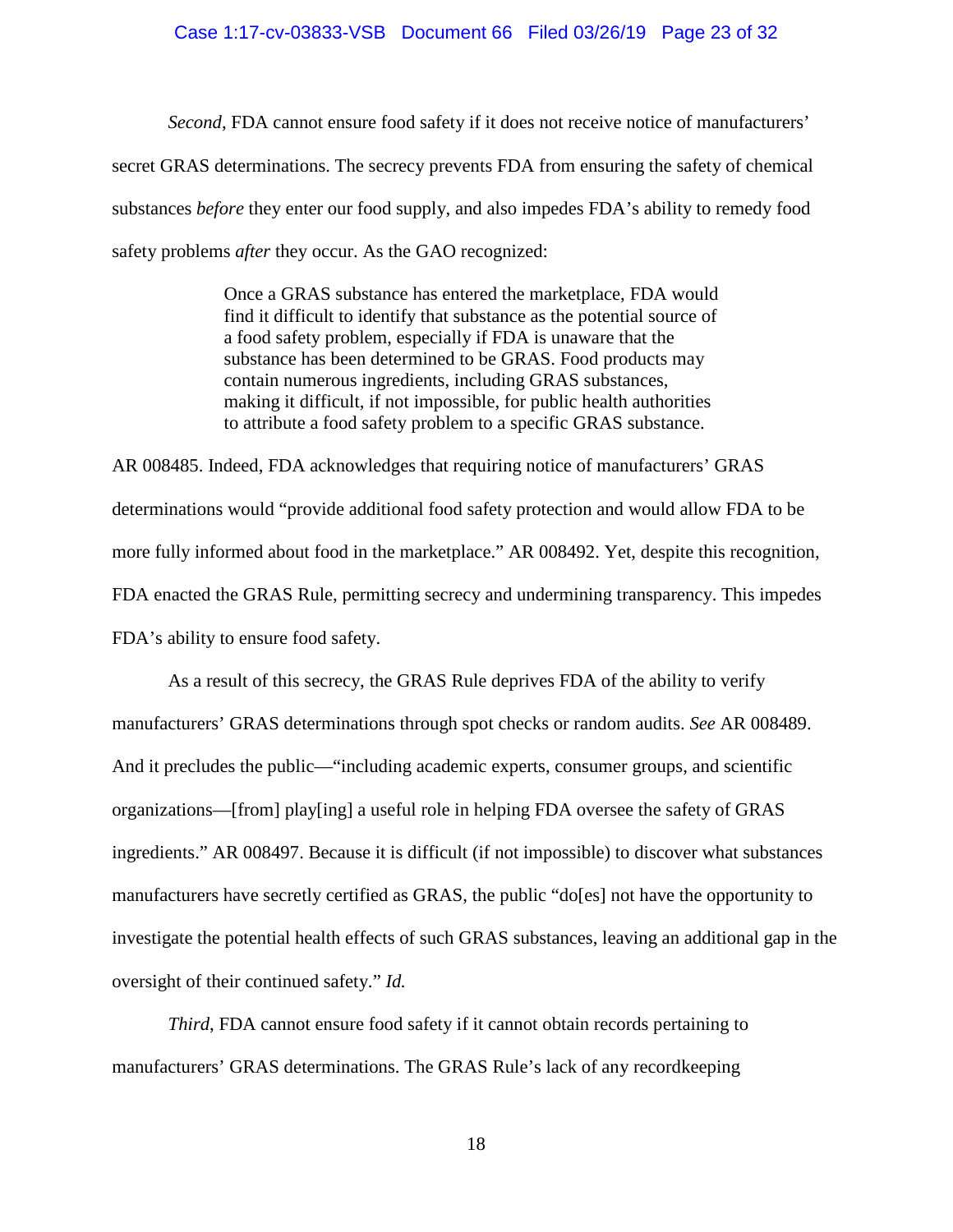#### Case 1:17-cv-03833-VSB Document 66 Filed 03/26/19 Page 24 of 32

requirements further undercuts FDA's ability to ensure food safety both before and after substances enter the food supply. 81 Fed. Reg. at 55,004. Almost plaintively, FDA suggests that it would be "prudent" for manufacturers to preserve "the data and information that are the basis for the conclusion of GRAS status," *id.* at 54,992, 55,028, and expressed its "belie[f]" that manufacturers would do so. *Id*. This unenforceable hope cannot take the place of the effective oversight Congress demanded. The total lack of transparency about manufacturers' GRAS determinations—including the bases for those determinations—impedes FDA's ability to enforce the FFDCA's food safety requirements and, thus, contravenes the Act's core purpose of ensuring food safety. *See, e.g.*, *New York v. EPA*, 413 F.3d 3, 35 (D.C. Cir. 2005) (remanding an EPA rule that exempted certain industrial entities from recordkeeping but failed to explain how enforcement would occur in the absence of industry records).<sup>[8](#page-23-4)</sup>

# <span id="page-23-2"></span><span id="page-23-0"></span>**B. The GRAS Rule Reflects an Impermissible, Arbitrary and Capricious Construction of the FFDCA**.

Even if this Court concludes that the language of the FFDCA is ambiguous, the GRAS Rule nevertheless is unlawful because a) it rests on an impermissible statutory construction, and b) it fails to address important aspects of food safety documented in the record.

<span id="page-23-1"></span>FDA's construction of the FFDCA, allowing manufacturers to secretly self-certify substances as GRAS, is not "permissible," *Chevron*, 467 U.S. at 843, because it prevents FDA from *"*intelligently and rationally perform[ing] its regulatory duties" insofar as "*it* [does not] determine[] what products are 'food additives' . . . and what products . . . [are] GRAS." *Se. Minerals, Inc.*, 622 F.2d at 767 (emphasis added). Indeed, in 2014, FDA's then-Deputy

<span id="page-23-3"></span>l

<span id="page-23-4"></span> $8$  Indeed, although FDA once recognized that "it would be prudent  $\dots$  [to] monitor compliance with the essence of the statutory requirements for GRAS status" by conducting random audits of manufacturers' secret GRAS determinations, the Agency now admits that it has never conducted a random audit—and it does not intend to do so in the future. 81 Fed. Reg. at 55,030.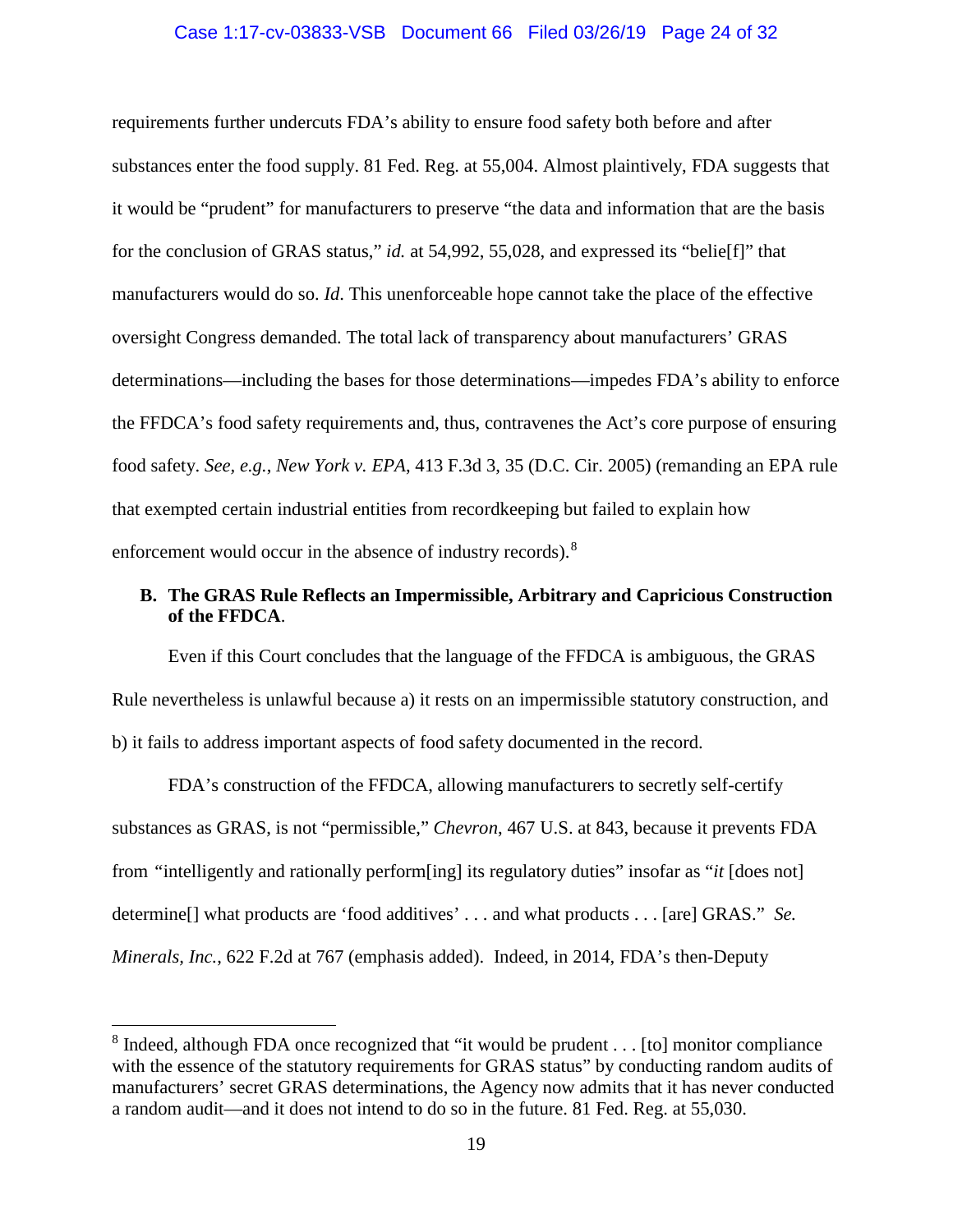#### Case 1:17-cv-03833-VSB Document 66 Filed 03/26/19 Page 25 of 32

Commissioner for Foods Michael Taylor admitted that, as a consequence of the secret GRAS system, "[FDA] simply do[es] not have the information to vouch for the safety of many of the[] chemicals [added to food]." AR 008088. He also acknowledged that, under the secret GRAS system, important food safety decisions could be made by "three employees sitting in a room looking at information that is only available to them," AR 008092, and concluded that this lack of transparency is "the *opposite* of what [Congress] intended" when it amended the FFDCA to *increase* FDA's oversight of chemicals added to food. *Id.* (emphasis added).

FDA's construction of the FFDCA also constitutes quintessential arbitrary and capricious rulemaking in violation of the APA because it ignores important aspects of food safety, and is inconsistent with the weight of the evidence in the record showing the dangers of this approach. *Nat. Res. Def. Council v. EPA*, 658 F.3d 200, 215 (2d Cir. 2011); *see also Motor Vehicle Mfrs. Ass'n*, 463 U.S. at 43.

<span id="page-24-1"></span><span id="page-24-0"></span>At the time FDA finalized the GRAS Rule, FDA had more than 20 years of evidence documenting its shortcomings. Indeed, the record is replete with serious and well-justified concerns—from FDA itself, as well as others—about the Rule's negative effects on FDA's ability to ensure food safety. For example, the 2010 GAO report discussed above concluded that "FDA's oversight process does not help ensure the safety of all new GRAS determinations," and "FDA is not systematically ensuring the continued safety of current GRAS substances." [9](#page-24-2) AR

l

<span id="page-24-2"></span><sup>9</sup> Additional record evidence raised similar concerns about the GRAS Rule's erosion of FDA's ability to keep our food safe. For example, following a three-year comprehensive assessment of FDA's oversight of substances added to food, analysts working with the Pew Charitable Trusts concluded that the GRAS Rule does not foster consensus within the scientific community because it allows manufacturers to keep their determinations secret and "[t]here can be no such consensus if [a] chemical's use is unknown to the scientific community and to FDA." *See, e.g.*, AR 008637. Pew also warned that "[t]he experts charged with assessing whether a scientific consensus exists should not have a relationship with the company that makes and sells the chemical additive" and "the experts must fairly represent the diversity of the scientific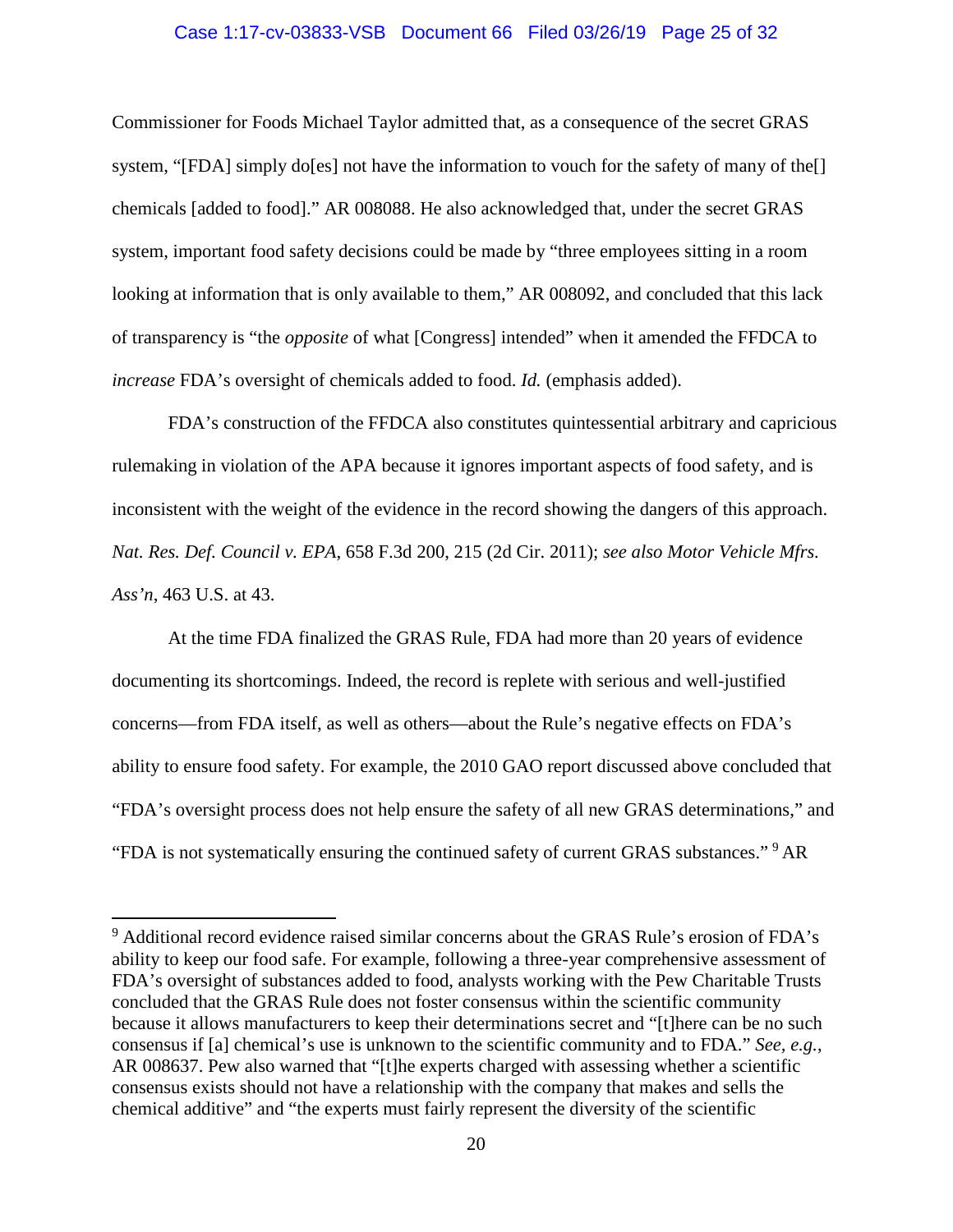008481, 008493. Yet despite overwhelming evidence that FDA's GRAS approach was flawed, the Agency did nothing to fix the Final Rule.

FDA's decision to finalize the Rule without meaningfully grappling with these concerns and without including safety protections despite the overwhelming weight of the record evidence showing that additional protections were necessary to ensure the safety of our food is classic arbitrary and capricious agency action in violation of the APA. *See Motor Vehicle Mfrs. Ass'n,*  463 U.S. at 43.

# <span id="page-25-1"></span><span id="page-25-0"></span>**III. The GRAS Rule's Criteria for Determining GRAS Status Are Inconsistent With the FFDCA and Render the Rule Arbitrary and Capricious.**

Even if FDA could subdelegate its responsibility to ensure food safety to manufacturers, and even if it could permit these manufacturers to make food safety determinations in secret without any oversight, the GRAS Rule still is unlawful because it fails to establish appropriate criteria for determining GRAS status. Under the FFDCA, a substance is eligible for GRAS status *only* if that substance is "generally recognized, among experts qualified by scientific training and experience . . . as having been adequately shown through scientific procedures . . . to be safe under the conditions of its intended use." 21 U.S.C. § 321(s). The GRAS Rule provides that "[g]eneral recognition of safety through scientific procedures shall be based upon the application of generally available and accepted scientific data, information, or methods, which ordinarily are published . . . and may be corroborated by the application of unpublished scientific data, information or methods." 21 C.F.R. § 170.30(b). As explained below, however, the Rule's criteria do not meaningfully constrain manufacturers' GRAS determinations. Indeed, the criteria do not even require that manufacturers employ the practices FDA itself considers necessary to

 $\overline{a}$ 

community." *Id*.; *see also supra*, at 5-7. And commenters renewed these and other concerns during the rulemaking process. *See, e.g.*, AR 007903–84.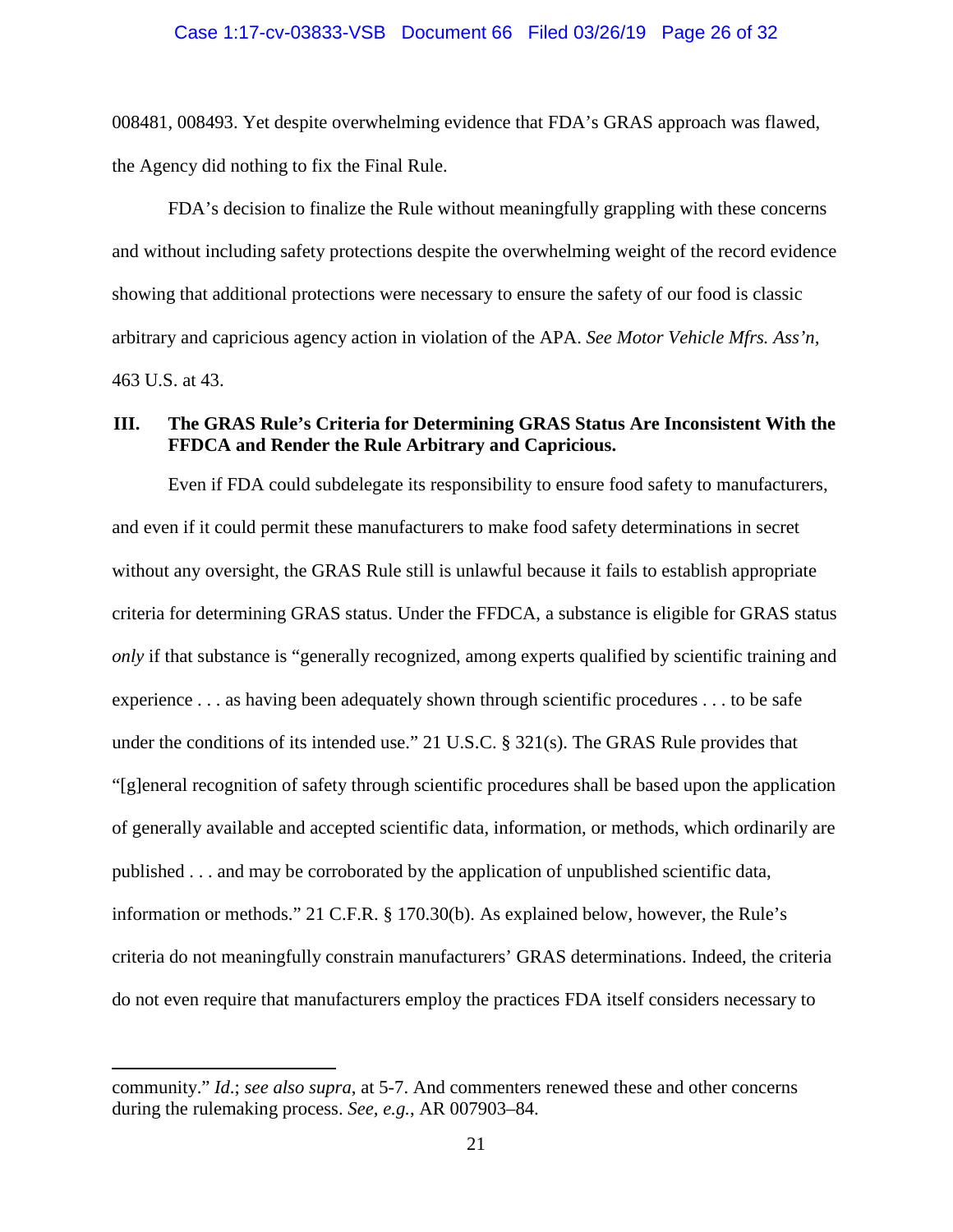#### Case 1:17-cv-03833-VSB Document 66 Filed 03/26/19 Page 27 of 32

assess the validity of GRAS determinations. As such, the Rule's criteria contravene the FFDCA and render the Rule arbitrary and capricious for five key reasons:

*First*, the GRAS Rule fails to include sufficient criteria to ensure that the data, information, and methods upon which manufacturers base their GRAS determinations are "generally recognized." For example, FDA does not require that scientific investigations in support of manufacturers' GRAS determinations undergo peer review, even though the publication of peer-reviewed investigations contributes to general recognition and "bears on the objectivity and scientific merit of study." 81 Fed. Reg. at 54,973. [10](#page-26-1) In fact, FDA does not require that manufacturers' investigations be published *at all*, *see, e.g.*, *id.* at 54,976, even though information that is unpublished and, in effect, hidden from general view cannot be "generally recognized."[11](#page-26-2) In failing to require that manufacturers ground their secret GRAS determinations in peer-reviewed, published investigations or even explain that peer-reviewed, published investigations are entitled to greater weight, the GRAS Rule conflicts with the FFDCA's core purpose of protecting food safety and constitutes arbitrary and capricious agency action.

*Second*, the GRAS Rule does not include criteria to ensure that manufacturers' GRAS determinations are free from conflicts of interest. The Rule requires that GRAS determinations reflect "common knowledge throughout the scientific community knowledgeable about the

 $\overline{\phantom{a}}$ 

<span id="page-26-2"></span><span id="page-26-1"></span><span id="page-26-0"></span><sup>10</sup> When manufacturers *choose* to notify FDA about GRAS determinations, the Agency considers whether the underlying investigations have been published in a peer-reviewed journal as "a variable . . . in determining whether experts accept the report of [an] investigation as a credible report and whether there is general knowledge of the . . . investigation." 81 Fed. Reg. at 54,976.  $11$ <sup>11</sup> The conclusion that the GRAS Rule's criteria fail to ensure true "general recognition" is confirmed by long-standing interpretations of that term, as it appears elsewhere in the FFDCA. For example, the Second Circuit has concluded that, in the absence of any "published scientific literature," qualified experts are likely unable to make any determination as to the "general recognition" of a drug product's safety. *Premo Pharm. Labs., Inc. v. U.S.*, 629 F.2d 795, 804 (2d Cir. 1980).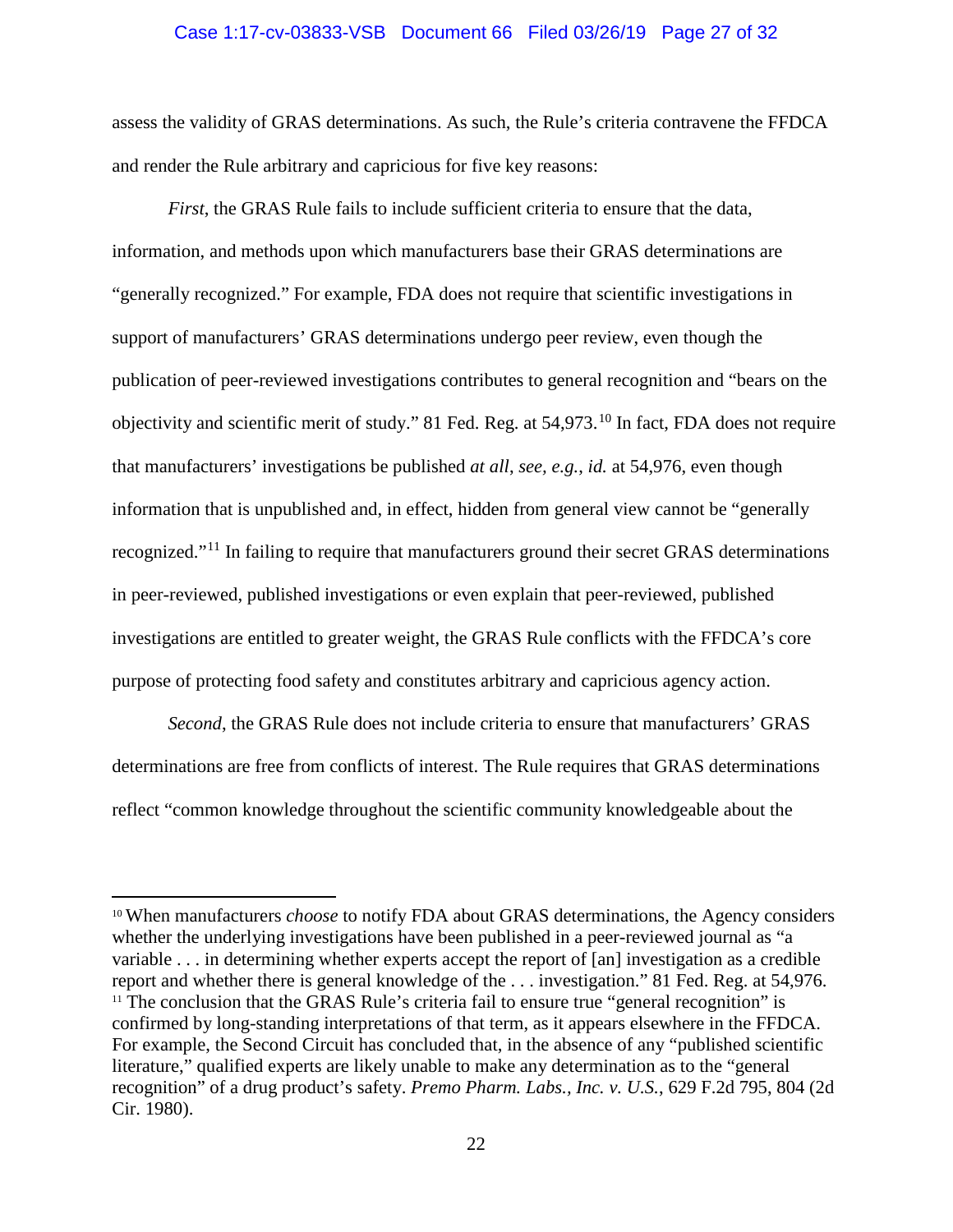#### Case 1:17-cv-03833-VSB Document 66 Filed 03/26/19 Page 28 of 32

safety of substances directly or indirectly added to food." 21 C.F.R. § 170.30(a). As FDA is aware, however, this scientific community includes many individuals with "corporate or financial affiliations that could bias their decisions." AR 008488. In fact, the record shows that potentially biased individuals are very often responsible for manufacturers' GRAS determinations. According to one analysis of more than 450 GRAS determinations voluntarily reported to FDA, *every determination* was made by experts with financial ties to the manufacturer of the substance at issue. *See* AR 008220. Despite this known risk of bias, the GRAS Rule does not include any criteria requiring manufacturers to prove or affirm that their GRAS determinations reflect the opinions of experts without financial conflicts of interest. This omission renders the Rule arbitrary and capricious. [12](#page-27-1) *Nat. Res. Def. Council*, 658 F.3d at 215.

<span id="page-27-0"></span>*Third*, the GRAS Rule does not contain any criteria to ensure manufacturers do not selfcertify substances as GRAS after FDA raises safety concerns about them. As discussed *supra*, manufacturers have taken advantage of this omission, withdrawing voluntarily-submitted notices and instead proceeding to self-certify substances as GRAS rather than addressing FDA's questions or concerns about the substances' safety. This is fundamentally at odds with the FFDCA's goal of ensuring food safety.

*Fourth*, FDA finalized the GRAS Rule without including any criteria to prevent manufacturers from secretly self-certifying newly synthesized or novel substances as GRAS, even though the record shows that these substances raise safety concerns. *See, e.g.* AR 008492 (FDA officials acknowledged that receiving information about secret GRAS determinations involving novel substances or uses would help ensure food safety). For example, FDA declined

l

<span id="page-27-1"></span> $12$  FDA not only failed to address these known pervasive conflicts of interest, but it also mistakenly suggests that a goal of the GRAS Rule is to "support the marketing of a food substance." 81 Fed. Reg. at 54,966.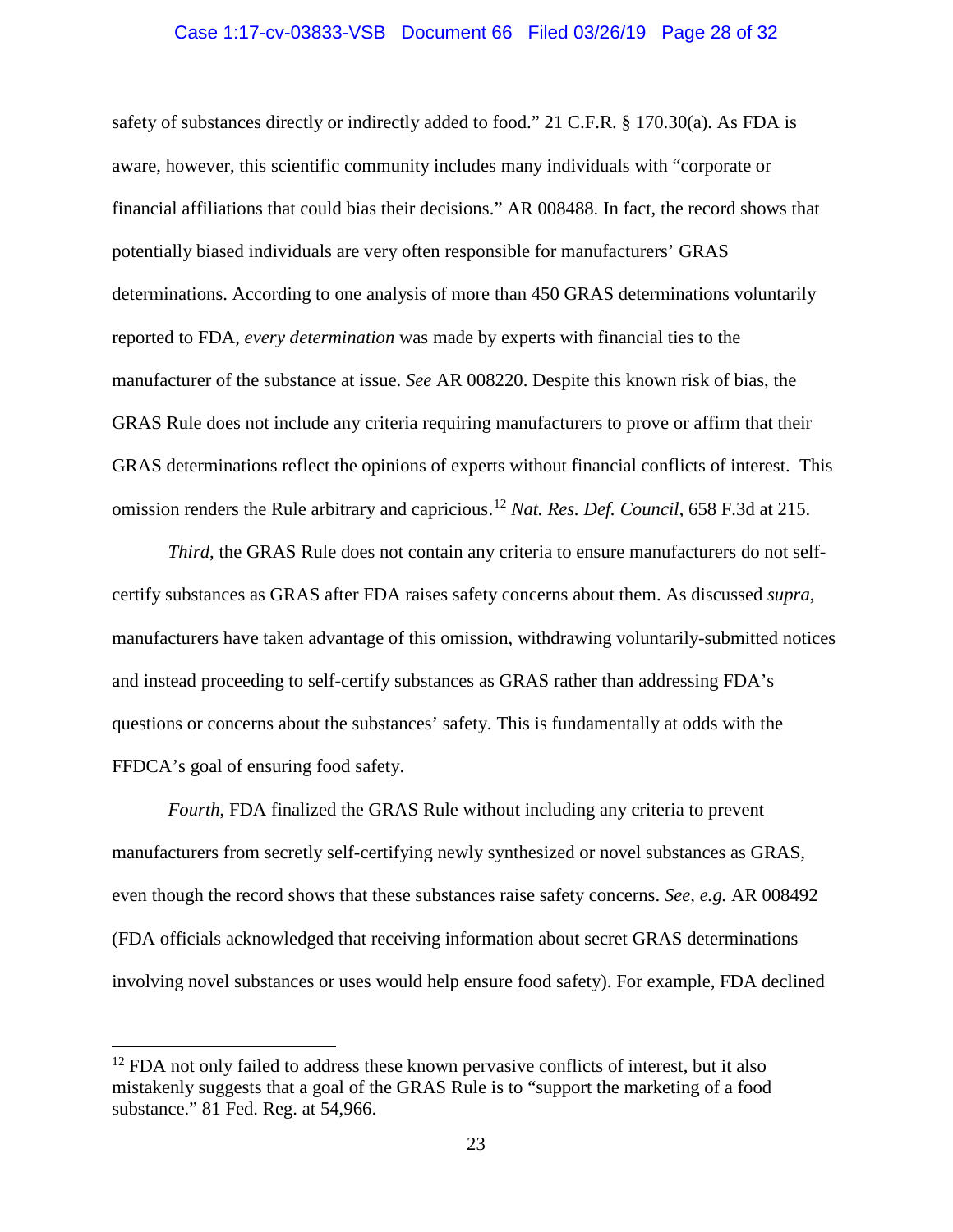### Case 1:17-cv-03833-VSB Document 66 Filed 03/26/19 Page 29 of 32

to require that manufacturers wait any set amount of time before concluding that novel substances are GRAS, despite acknowledging that the scientific community would require "at least some gap" following synthesis of a novel substance to arrive at a general recognition of that substance's safety. 81 Fed. Reg. at 54,976 (although the passage of time alone is not a sufficient basis for concluding that general recognition exists, general recognition among disinterested experts is almost impossible to achieve before peer-reviewed, published investigations about a novel substance appear in the scientific literature). As a result of this omission, manufacturers have made GRAS determinations about little known novel substances—including, for example, "soybean leghemoglobin protein," a newly synthesized synthetic biology ingredient used in some vegetarian burgers. *See* AR 010880. Similarly, the GRAS Rule would allow a particular class of novel substances known as "engineered nanomaterials" to be deemed GRAS by a manufacturer,<sup>[13](#page-28-1)</sup> even though the Agency acknowledged that these substances fail to satisfy the statutory criteria for GRAS status and, thus, "warrant formal premarket review and approval by FDA." 81 Fed. Reg. at 54,964.

*Fifth*, the GRAS Rule fails to include criteria clarifying that carcinogenic substances can *never* be deemed safe for use in food. The FFDCA expressly prohibits FDA from approving food

l

<span id="page-28-1"></span><sup>&</sup>lt;sup>13</sup> Nanomaterials are materials that measure approximately  $1-100$  billionths of a meter, which have "novel properties compared with the same materials at their natural scale," such as enhanced abilities to react with other substances or move across biological membranes. AR 008480-81. Although some nanomaterials occur in nature or as inadvertent by-products, *engineered* nanonmaterials are deliberately manufactured. AR 008481. In 2010, GAO concluded that the "safety of [engineered nanomaterials] is uncertain." AR 008507. And FDA noted that "nanotechnology and emerging technologies . . . could be so new as to preclude a consensus among experts that the use of a food substance manufactured using that technology is safe, thus precluding a determination that the use of the food substance is GRAS." FDA, *Guidance For Industry Relating to Assessing the Effects of Emerging Technologies on the Safety and Regulatory Status of Food Substances* (2014),

<span id="page-28-0"></span>[https://www.fda.gov/Food/GuidanceRegulation/GuidanceDocumentsRegulatoryInformation/ucm](https://www.fda.gov/Food/GuidanceRegulation/GuidanceDocumentsRegulatoryInformation/ucm300661.htm) [300661.htm.](https://www.fda.gov/Food/GuidanceRegulation/GuidanceDocumentsRegulatoryInformation/ucm300661.htm)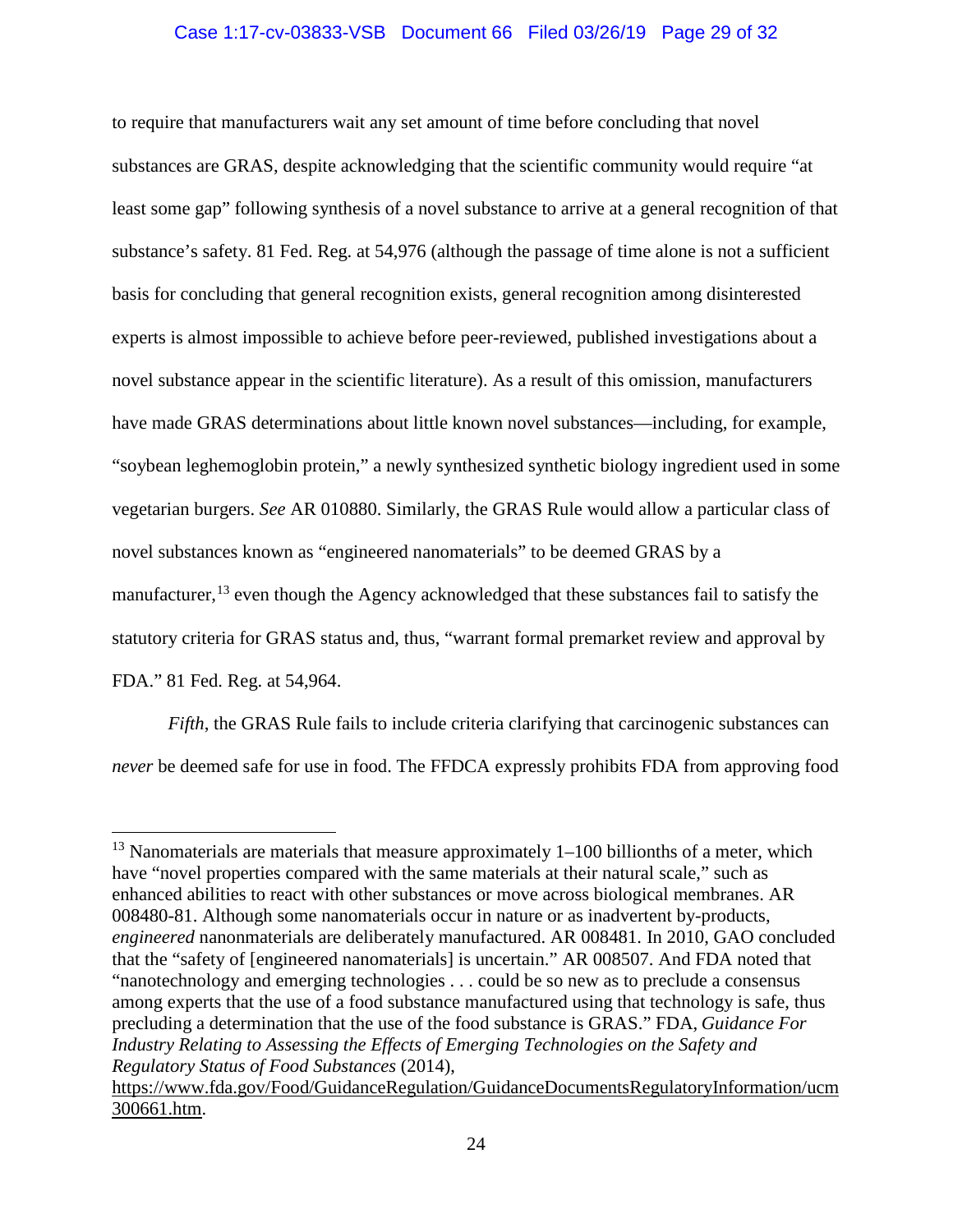#### <span id="page-29-2"></span>Case 1:17-cv-03833-VSB Document 66 Filed 03/26/19 Page 30 of 32

additives found to induce cancer. 21 U.S.C. §  $348(c)(3)(A)$ . However, as FDA is aware, some manufacturers have determined cancer-causing substances to be GRAS. *See* AR 000466-514 (certifying uses of certain substances, including six flavors subsequently shown to cause cancer, as GRAS). Although FDA recently revoked approval for the use of six cancer-causing substances as food additives, the Agency failed to articulate the common-sense conclusion that the GRAS status of those substances is also void. *See Food Additive Regulations; Synthetic Flavoring Agents and Adjuvants*, 83 Fed. Reg. 50,490 (Oct. 9, 2018) (revoking approval for six flavors found to cause cancer, but not expressly revoking the flavors' GRAS status).

For these reasons, this Court should find that the GRAS criteria contravene the FFDCA and the APA, rendering the GRAS Rule unlawful.

#### <span id="page-29-3"></span><span id="page-29-1"></span>**CONCLUSION**

<span id="page-29-0"></span>For the foregoing reasons, the GRAS Rule is unlawful. Accordingly, this Court should vacate the Rule. *See* 5 U.S.C. 706(2) (noting that courts "shall . . . hold unlawful and set aside" agency action that violates the APA); *see also New York v. U.S. Dep't of Commerce*, 351 F. Supp. 3d 502, 671-675 (S.D.N.Y. 2019) (vacating agency action for APA violation, providing detailed discussion of vacatur remedy and precedent), *cert. granted on different grounds*, *In re Dep't of Commerce*, 139 S.Ct. 953 (2019).

GEORGE KIMBRELL\* RYAN TALBOTT\* Center for Food Safety 2009 NE Alberta St., Suite 207 Portland, OR 97211 T: (971) 271-7372 Emails: [gkimbrell@centerforfoodsafety.org](mailto:gkimbrell@centerforfoodsafety.org) [rtalbott@centerforfoodsafety.org](mailto:rtalbott@centerforfoodsafety.org)

March 26, 2019 Respectfully submitted,

*/s/* Eve C. Gartner EVE C. GARTNER PETER LEHNER ALEXIS ANDIMAN VICTORIA BOGDAN TEJEDA\* Earthjustice 48 Wall Street, 19th Floor New York, NY 10005 T: (212) 845-7376 Emails: [egartner@earthjustice.org](mailto:egartner@earthjustice.org)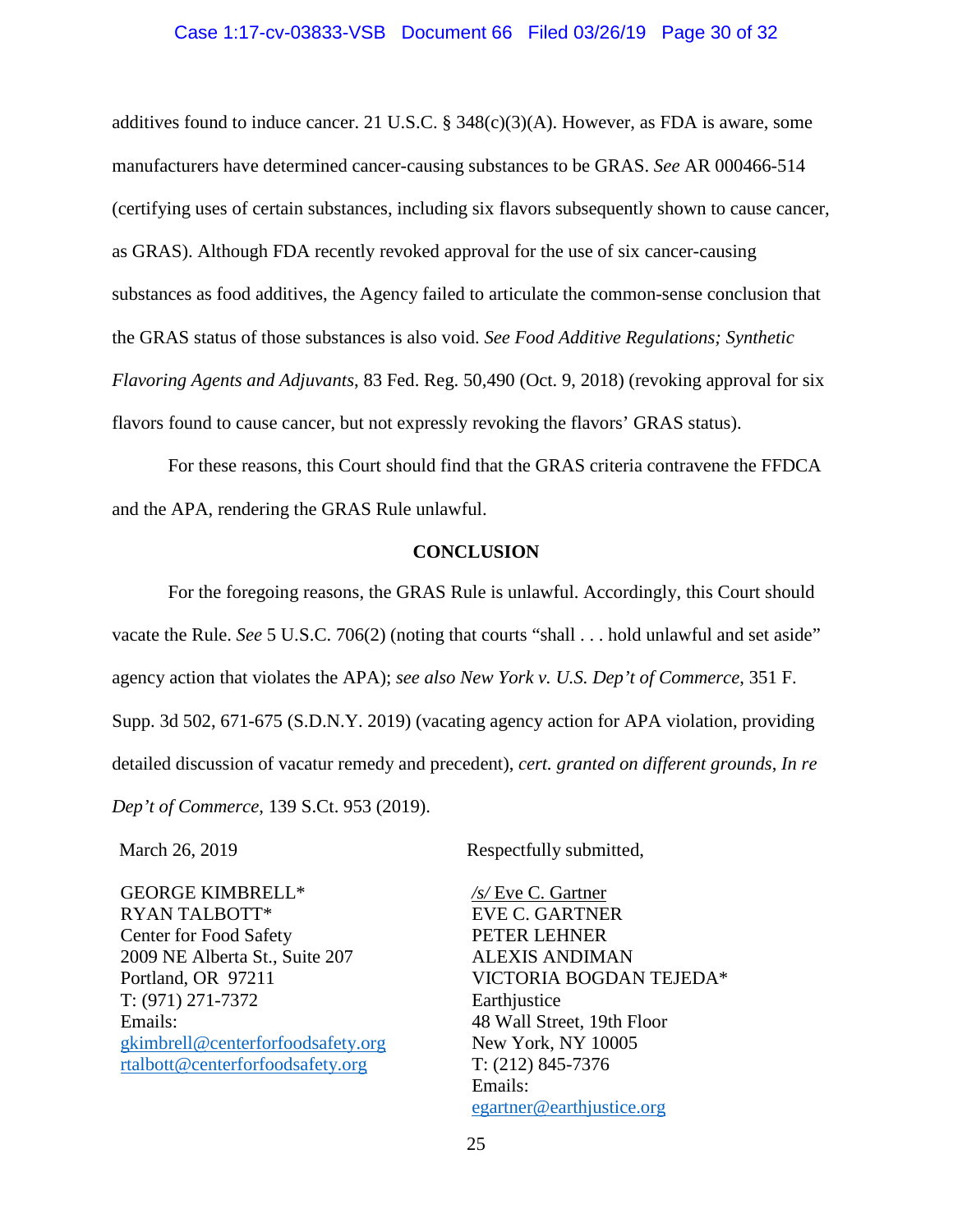[plehner@earthjustice.org](mailto:plehner@earthjustice.org) [aandiman@earthjustice.org](mailto:aandiman@earthjustice.org) vbogdantejeda@earthjustice.org

CARRIE APFEL\* Earthjustice 1625 Massachusetts Ave, NW, Suite 702 Washington, DC 20036 T: (202) 797-4310 Email: [capfel@earthjustice.org](mailto:capfel@earthjustice.org) \* Admitted *Pro Hac Vice Counsel for Plaintiffs*